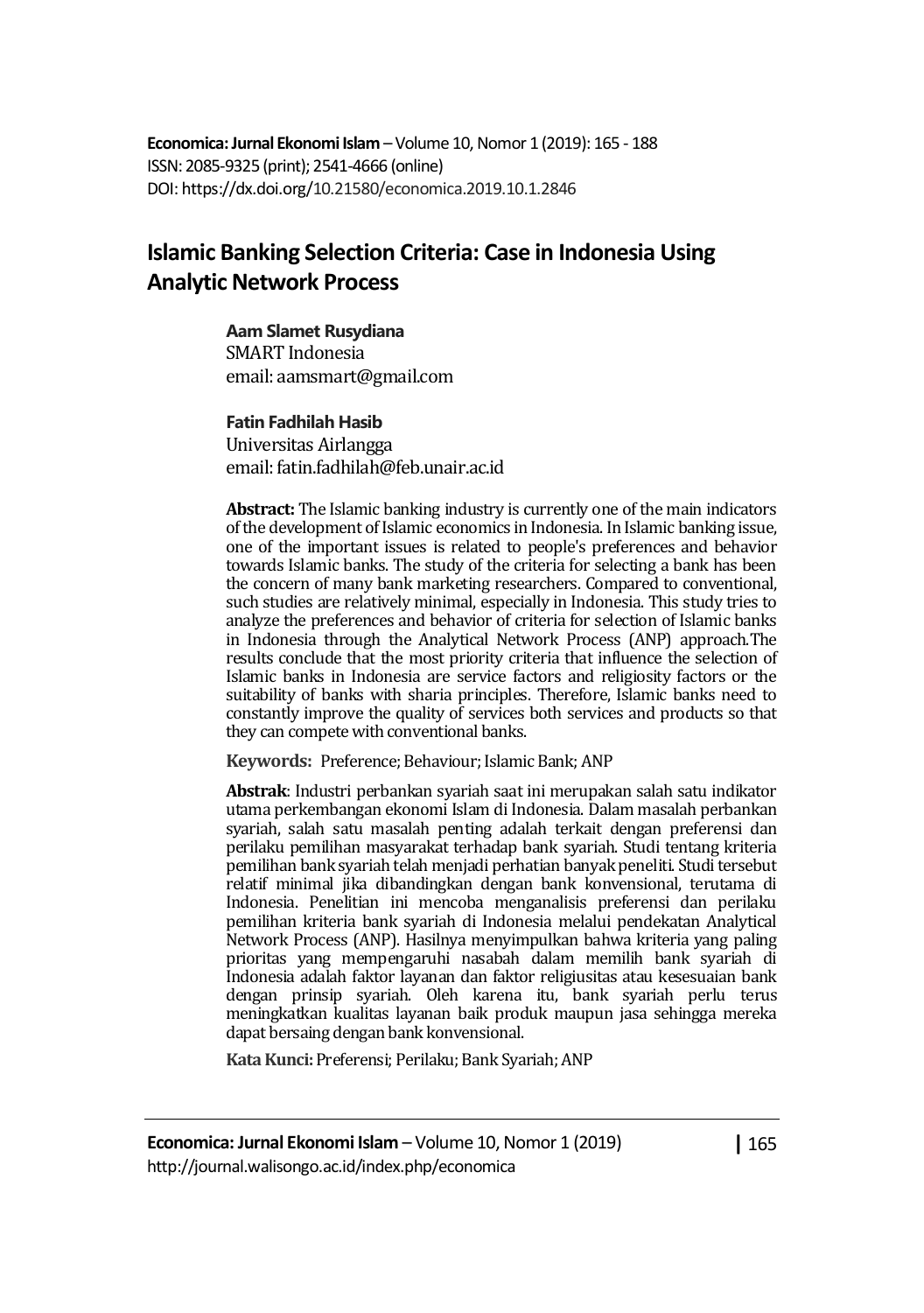# **Introduction**

The Islamic banking industry, is always an interesting object of study. Especially if it is compared with the conventional banking industry conditions that already existed. The results of research conducted by Nurfalah et al. (2018) for example, which states that Islamic banking is relatively more stable compared to conventional banking in the face of both internal and external shock. This is an interesting finding that needs to be proven through various researches in the future.

The development of the Islamic banking industry in Indonesia is relatively showing a good tendency, although it seems slow. Data for April 2018, based on sharia banking statistics, the number of sharia banking has reached 13 Islamic Commercial Banks, 21 Islamic Business Units and 168 Sharia Rural Banks with a total of 2,460 office networks throughout Indonesia (Financial Services Authority, 2018).

Meanwhile, according to the 2017 Global Islamic Finance Report, the Islamic finance industry in Indonesia ranks seventh in the world after Malaysia, Iran, Saudi Arabia, UAE, Kuwait and Pakistan. The index score of the Indonesian Islamic financial industry in 2017 was 24.21 on a scale of 100 and ranked 7th in the world (GIFR, 2017). Apart from these data, the 2016 target set by Bank Indonesia in achieving a market share of 5% has not been satisfactory. Growth that occurs in Islamic banks is not much better when compared to an increase in the market share of Islamic banks themselves. Several issues such as the efficiency and productivity of Islamic banks (Rusydiana, 2018, also Rusydiana & Sanrego, 2018) as well as product innovation, surfaced. The target market share of sharia banks in 2016 that was not reached was a separate phenomenon to evaluate how effective the sharia bank's strategy was in understanding its customers and prospective customers.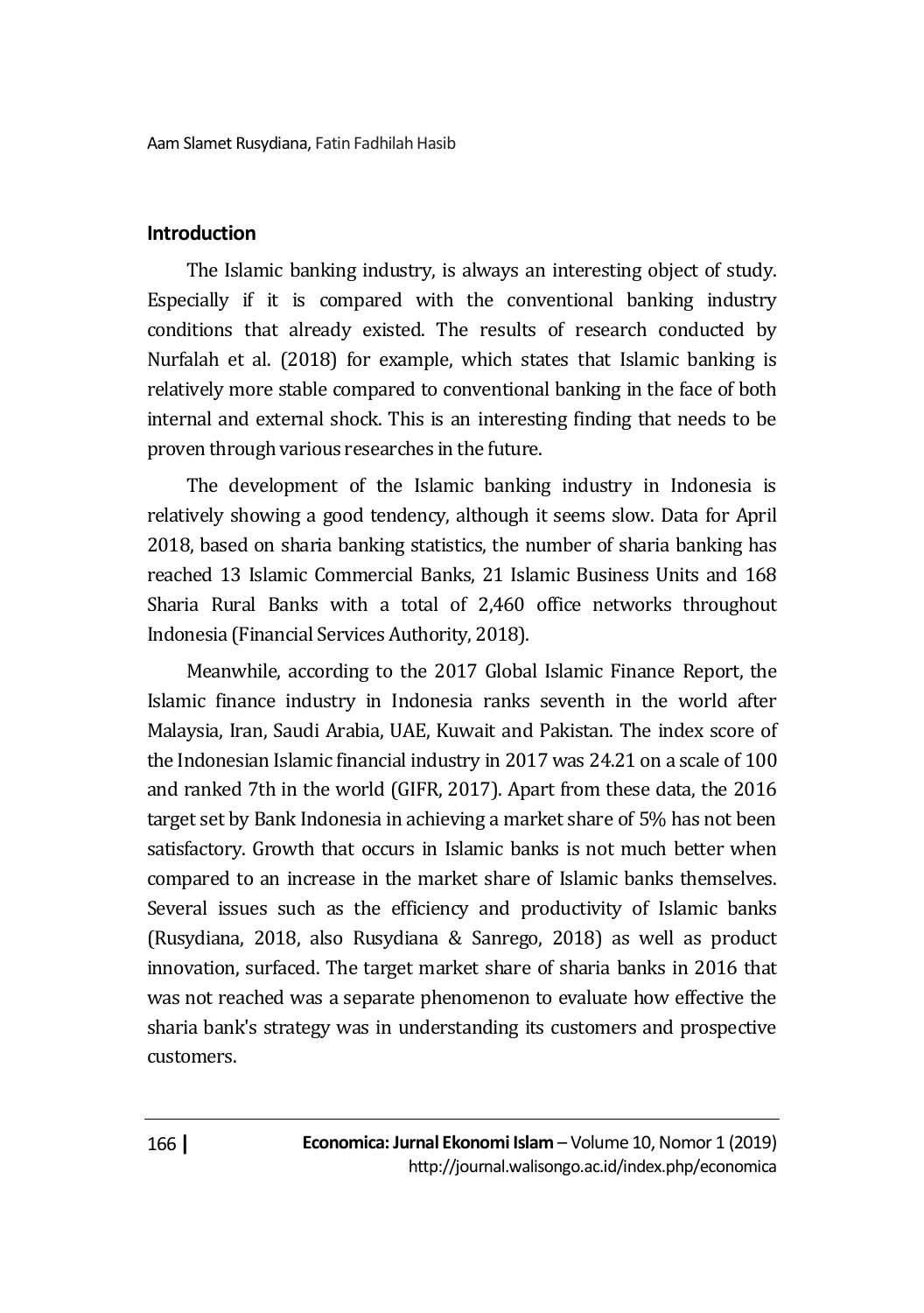Like conventional banks, Islamic banks also depend on depositors' money as the main source of funds. In fact, because interest is prohibited in Islam, the flexibility of Islamic banks in collecting money for fees and financing is limited (Abduh and Omar, 2012). Therefore, deposits are even more important in Islamic banks than conventional banks. The more depositors the more money received to improve the main functions of the institution. Thus, it is very important for Islamic banks to be able to recognize the factors that are the preference of the public and customers in the selection of Islamic banks.

The positive perception of both Muslim community customers and especially among non-Muslims towards Islamic banking in Indonesia is far more important to study, especially due to the fact that Islamic banks must compete with conventional banks that have long existed in the dual banking system in Indonesia. In the initial period, the response to Islamic banking, especially from the Muslim market segment, was concerned in the application of Islamic principles in all fields including banking.

Previous studies on perceptions of Islamic banking customers can be categorized into four (Nawi et al, 2013). The first category is the study of perceptions of Islamic banking that has been carried out in Muslim-majority countries such as Pakistan or non-Muslim countries like Singapore. The second study group focuses on Islamic banking clients in general without separating them from religious affiliations such as Muslims and non-Muslims. The third category is comparative studies on Islamic and conventional banking customers. The final category is the study of perceptions of Islamic banking conducted on non-Muslim customers of Islamic banking. This research is included into the first category.

This research has two main objectives. First try to analyze the preferences and behavior of the selection of Islamic bank criteria in Indonesia. Secondly, from the determination of priority criteria, which Islamic bank then has a higher preference in the eyes of the public. If most of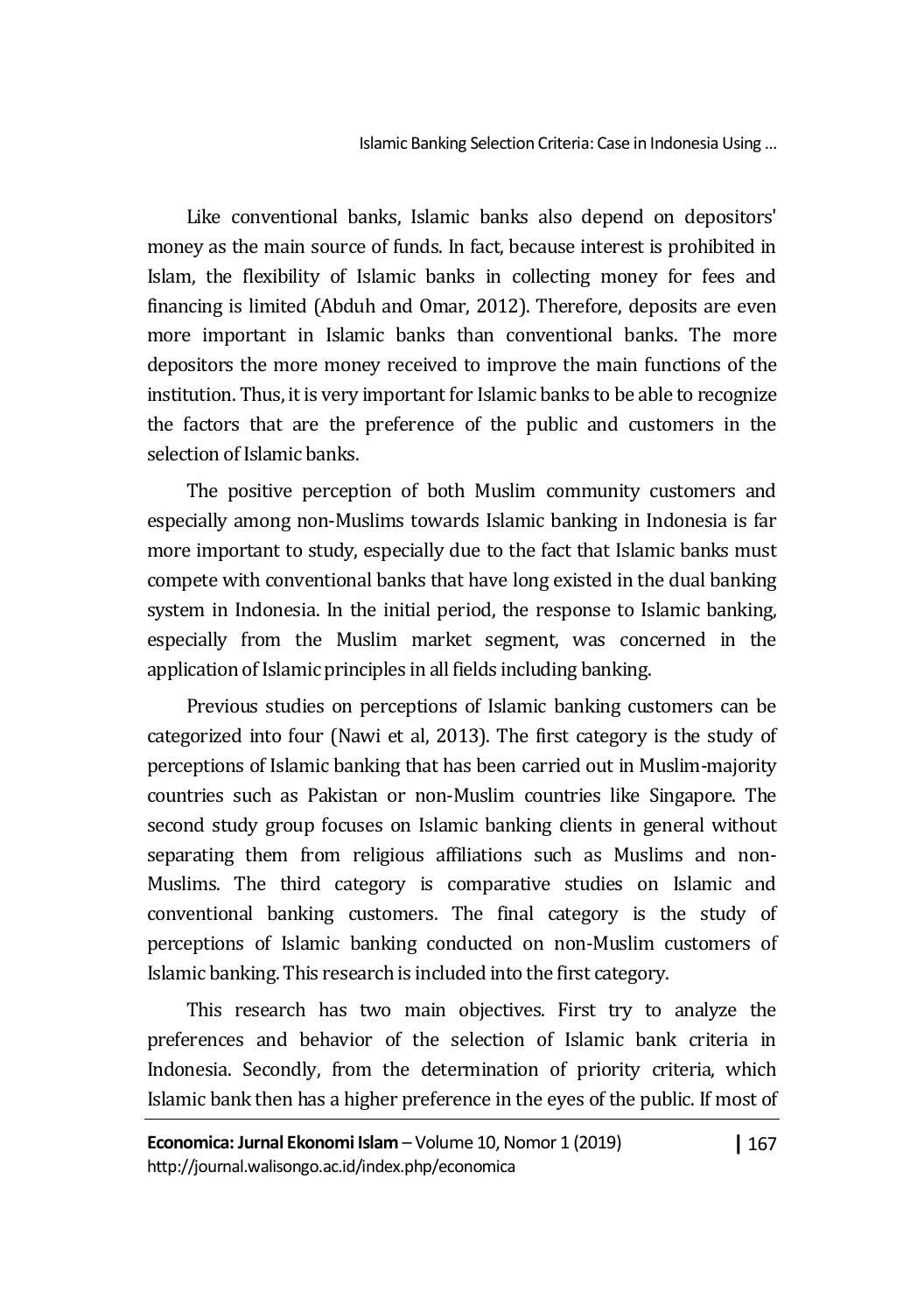the related studies that have been carried out use factor analysis or ordinary descriptive statistics, this research will use the Analytical Network Process (ANP) approach developed by Saaty (Rusydiana, 2016). In addition, ANP is a relevant method in decision making framework.

# **Literature Review**

Factors that influence the selection of banks by consumers in general can be classified into external and internal factors (Kader et al, 2014). External factors that appear in much of the literature are sociological influences. Psychologically, people tend to react to the recommendations of friends and family members, hence the implicit power of word of mouth advertising. Likewise, the factor of customer religiousity and awareness.

In addition to social influences, bank customer preferences can be influenced by special factors that are internal to each bank. Convenience is a potential factor, as is service and product quality. Convenience is measured by the location of the bank in relation to homes and offices, ease of parking and the availability of ATM. Likewise, the availability of prayer rooms, and technological sophistication facilities owned by banks.

Different researchers have established different criteria for measuring customer perceptions as reviewed in the literature, where various studies have shown that several criteria usually influence customer perceptions of their banking choices. Nawi et al. (2013) for example, tries to identify six general criteria for the selection of Islamic banks. These elements are understanding the concepts of Islamic banking, Shariah compliance, religious contradictions, the quality and effectiveness of offers, willingness to deal with Islamic banks, and the prospects and potential of Islamic banking.

Several studies related to preferences on Islamic banks have been conducted in several countries. In Malaysia, research on important factors in the selection of Islamic banks was carried out by Nadarajan etal (2018), Shahrinaz etal (2017), Kader etal (2014), Jamshidi etal (2014), Nawi etal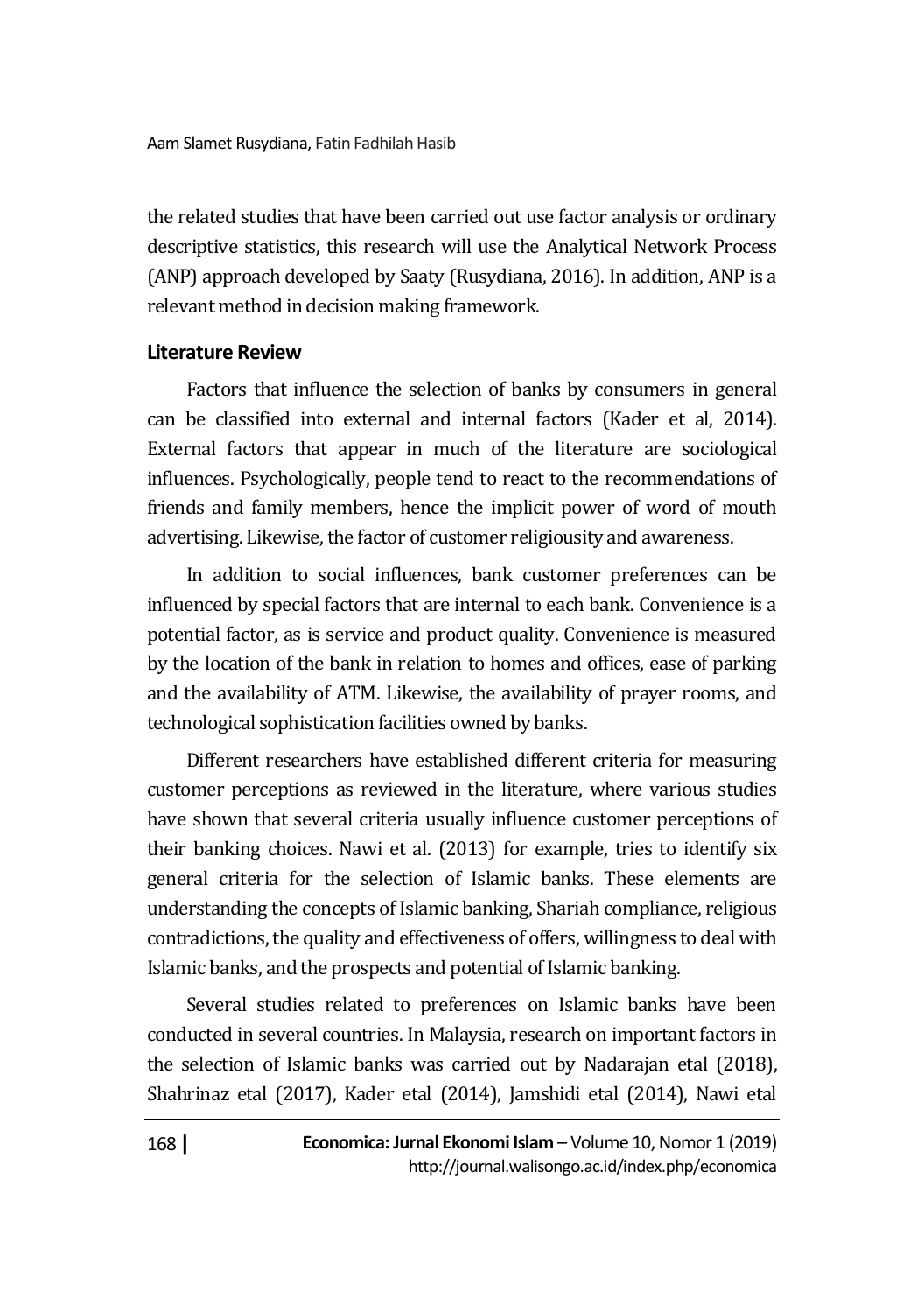(2013), Abduh dan Omar (2012), Ahmad etal (2011), Doraisamy etal (2011), Marimuthu etal (2010), Loo (2010), and Ahmad etal (2008).

Some important criteria for Islamic bank preferences in Malaysia are: bank reputation, reliability, profit and cost factors, service quality, peer influence, bank facilities, public understanding, compatibility with sharia, and prospects for sharia banks. In addition, other important factors are: ease of use, quality of interaction with customers, comfort, convenience and availability of outlets or branch networks, and no less important is the electronic services of the bank.

Meanwhile in Pakistan, research on important factors in the selection of Islamic banks was conducted by Naz and Farooq (2016), Tara etal (2014), Awan and Azhar (2014), Ullah (2014), Ahmad and Bashir (2014), and Hasan etal (2012). Some important criteria for Islamic bank preferences in Pakistan include: shariah compliance factors, offer quality, personal employee proximity factors, cost benefits, community understanding, bank reputation, networks, religious, influence from friends or family, service quality, mass media factors, bank image, and the cheap factor of the cost of bank products and services.

Research related to the preferences of Islamic banks in other places has been carried out at Tunisia (Chaouch, 2017), India (Dhinaiya, 2016), Libya (Abdesamed & Wahab, 2015), Turkey (Okumus, 2015), South Africa (Vawda etal, 2013 dan Saini etal, 2011), Thailand (Yamirudeng, 2013), Brunei (Bashir, 2013), Lebanon (Bizri, 2013), and Bangladesh (Rashid & Hassan, 2009, dan Khan etal, 2008). The preference factors for Islamic banks are relatively not much different from the criteria above.

In Indonesia, there is not much research on the preferences and behavior of customers and the general public regarding Islamic banks. Research conducted by Setiawan and Panduwangi (2017) is an exception. His research proves that assurance, service quality, bank physical factors and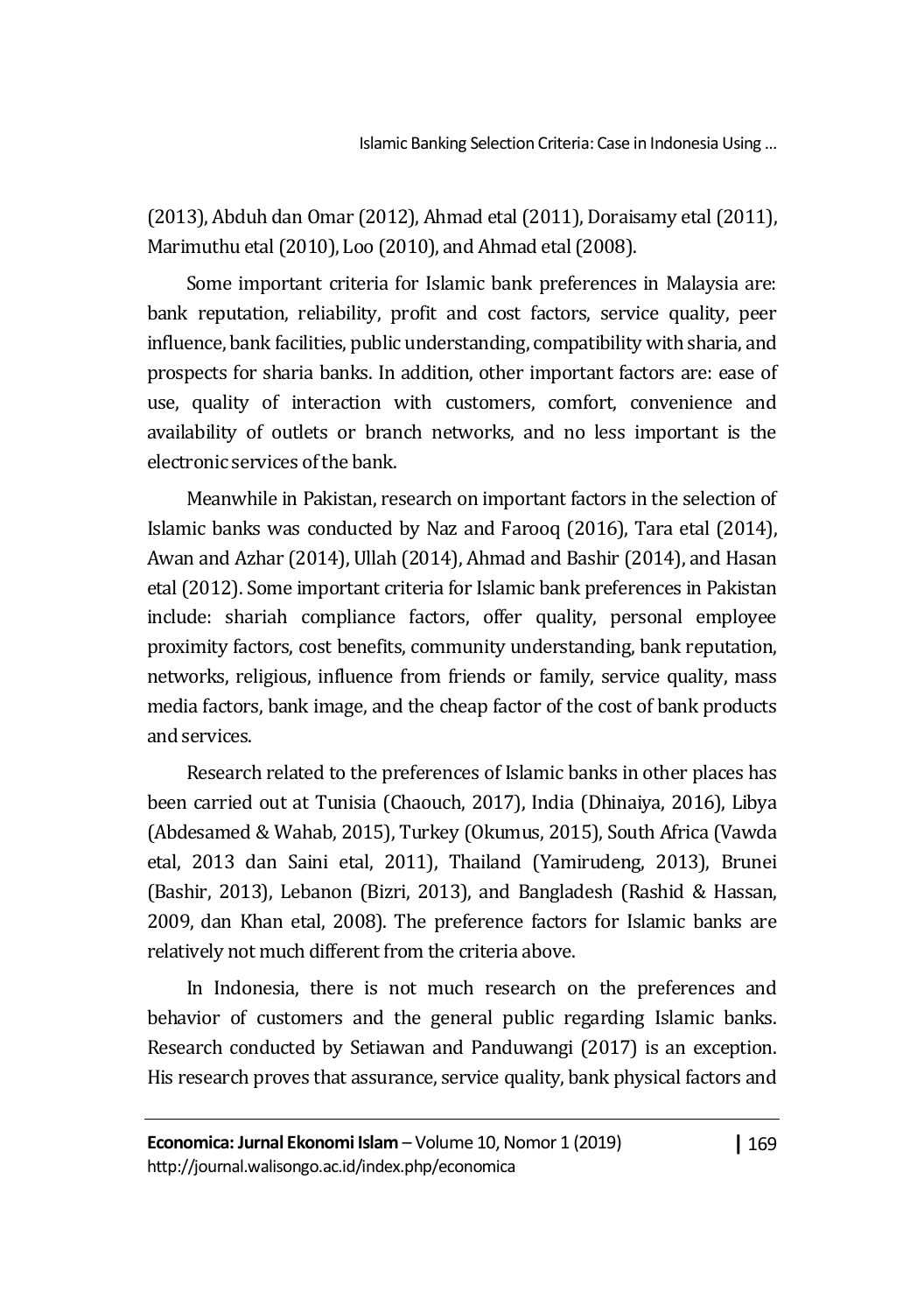the application of sharia principles are important factors in Islamic bank customer preferences in Indonesia. In addition, research by Abduh and Omar (2010) proves that the issue of shariah (shariah comply) and bank marketing strategies are important factors that influence the selection of criteria for an Islamic bank in Indonesia.

From the use of the research methods used, most researchers used the Multiple Regression Analysis (MRA) approach, factor analysis, and relatively simple descriptive statistical analysis such as: Pearson, Mann-Whitney, Cronbach, ANOVA, t-test and cross tabulation analysis. Some different methods in preference research on Islamic banks are: Rasch model (Setiawan & Panduwangi, 2017), cluster analysis and discriminant (Bizri, 2013), AHP method (Abduh & Omar, 2012), and logistic regression (Abduh & Omar, 2010 ). This research itself will use a relatively new method and has never been used in the analysis of the preferences of Islamic banks, namely the Analytical Network Process (ANP) method developed by Saaty (Rusydiana and Devi, 2013).

| NO. | <b>SOURCE/OBJECT</b>                          | <b>METHODS</b>     | <b>ISLAMIC BANK PREFERENCES</b>                                                                       |
|-----|-----------------------------------------------|--------------------|-------------------------------------------------------------------------------------------------------|
| 1   | Nadarajan etal<br>(2018)/Malaysia             | MRA                | Bank reputation, religiousity, cost benefit                                                           |
| 2   | Setiawan &<br>Panduwangi (2017)/<br>Indonesia | Rasch              | Assurance, quality of service, physical<br>evidence, application of sharia principles                 |
| 3   | Shahrinaz etal<br>(2017)/Malaysia             | Pearson            | Service quality, influence of friends,<br>religion                                                    |
| 4   | Chaouch<br>$(2017)/$ Tunisia                  | Mann-Whitney       | Awareness                                                                                             |
| 5   | Naz and Farooq<br>(2016)/Pakistan             | <b>Oualitative</b> | Sharia compliant, quality of offerings,<br>Friendliness of bank personnel, cost<br>benefit, awareness |
| 6   | Dhinaiya (2016)/India                         | Factor analysis    | Service, gift & coupon, physical<br>environment, employee behavior, brand                             |
|     |                                               |                    |                                                                                                       |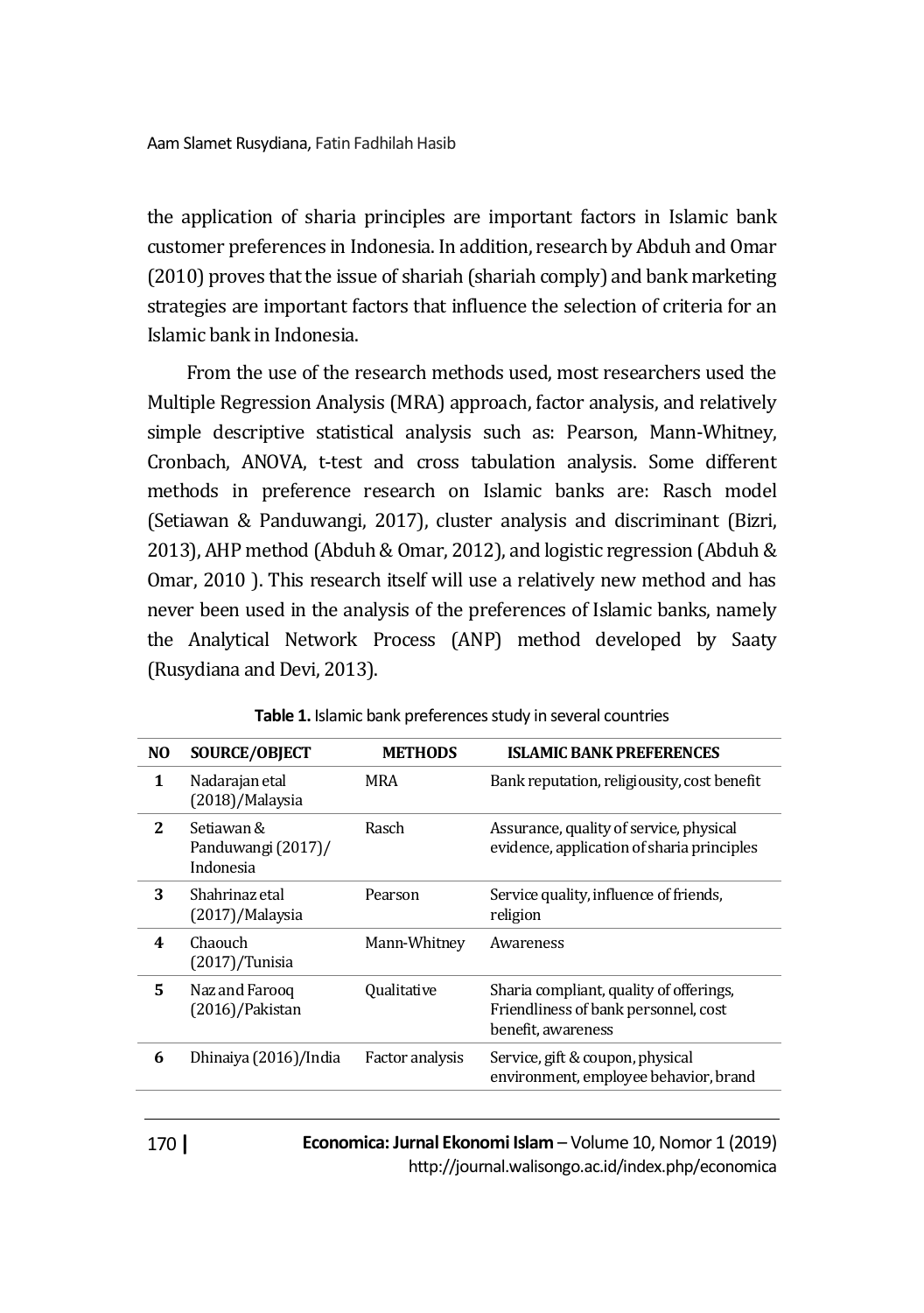Islamic Banking Selection Criteria: Case in Indonesia Using …

| NO | SOURCE/OBJECT                          | <b>METHODS</b>                   | <b>ISLAMIC BANK PREFERENCES</b>                                                                                                 |
|----|----------------------------------------|----------------------------------|---------------------------------------------------------------------------------------------------------------------------------|
| 7  | Abdesamed & Wahab<br>(2015)/Libya      | Mann-Whitney                     | Service quality                                                                                                                 |
| 8  | <b>Okumus</b><br>$(2015)/$ Turkey      | Cronbach                         | Awareness                                                                                                                       |
| 9  | Kader etal<br>(2014)/Malaysia          | <b>ANOVA</b>                     | Religiosity, service satisfy, cost benefit,<br>provision                                                                        |
| 10 | Jamshidi etal (2014)/<br>Malaysia      | Qualitative                      | Banking service, facilities                                                                                                     |
| 11 | Tara etal (2014)/<br>Pakistan          | MRA                              | Awareness, reputation, network                                                                                                  |
| 12 | Awan and Azhar<br>(2014)/ Pakistan     | MRA/OLS                          | Religion, benefit cost, influence of friends,<br>service quality, mass media, bank image                                        |
| 13 | Ullah (2014) / Pakistan                | Cronbach                         | Low cost product and services                                                                                                   |
| 14 | Ahmad and Bashir<br>(2014)/ Pakistan   | <b>MRA</b>                       | Awareness                                                                                                                       |
| 15 | Vawda etal<br>(2013)/South Africa      | Descriptive<br>statistic         | Efficient service, confidentiality of bank,<br>skills & expertise, brand image, financial<br>strength                           |
| 16 | Yamirudeng<br>$(2013)/\text{Thailand}$ | Factor analysis-<br><b>SEM</b>   | Religion, reputation, knowledge, attitude,<br>convenience and services.                                                         |
| 17 | Bashir (2013)/Brunei                   | MRA                              | Profitability, religious principle,<br>awareness                                                                                |
| 18 | Bizri (2013)/Lebanon                   | Cluster &<br>discriminant        | Trust, sharia compliance, customers<br>familiarity with modes of finance, cost of<br>financing, accessibility, service quality  |
| 19 | Nawi etal (2013)/<br>Malaysia          | Literature<br>review             | Awareness, sharia compliance, religiosity,<br>attractiveness of offering, willingness to<br>deal and pospect of Islamic banking |
| 20 | Abduh and Omar<br>(2012)/Malaysia      | Analytic<br>Hierarchy<br>Process | Sharia compliant, profitability, reputation,<br>bank status, facilities & service, friendship                                   |
| 21 | Hasan etal (2012)/<br>Pakistan         | One sample t-<br>test            | High profit & low charge, religiosity,<br>serviceQuality                                                                        |
| 22 | Saini etal (2011)/<br>South Africa     | Descriptive<br>statistic         | Availability of ATM and extensive branch<br>network, religiosity                                                                |
| 23 | Ahmad etal (2011)/<br>Malaysia         | Factor analysis                  | Brand, ease of use, quality of customer<br>interaction                                                                          |
|    |                                        |                                  |                                                                                                                                 |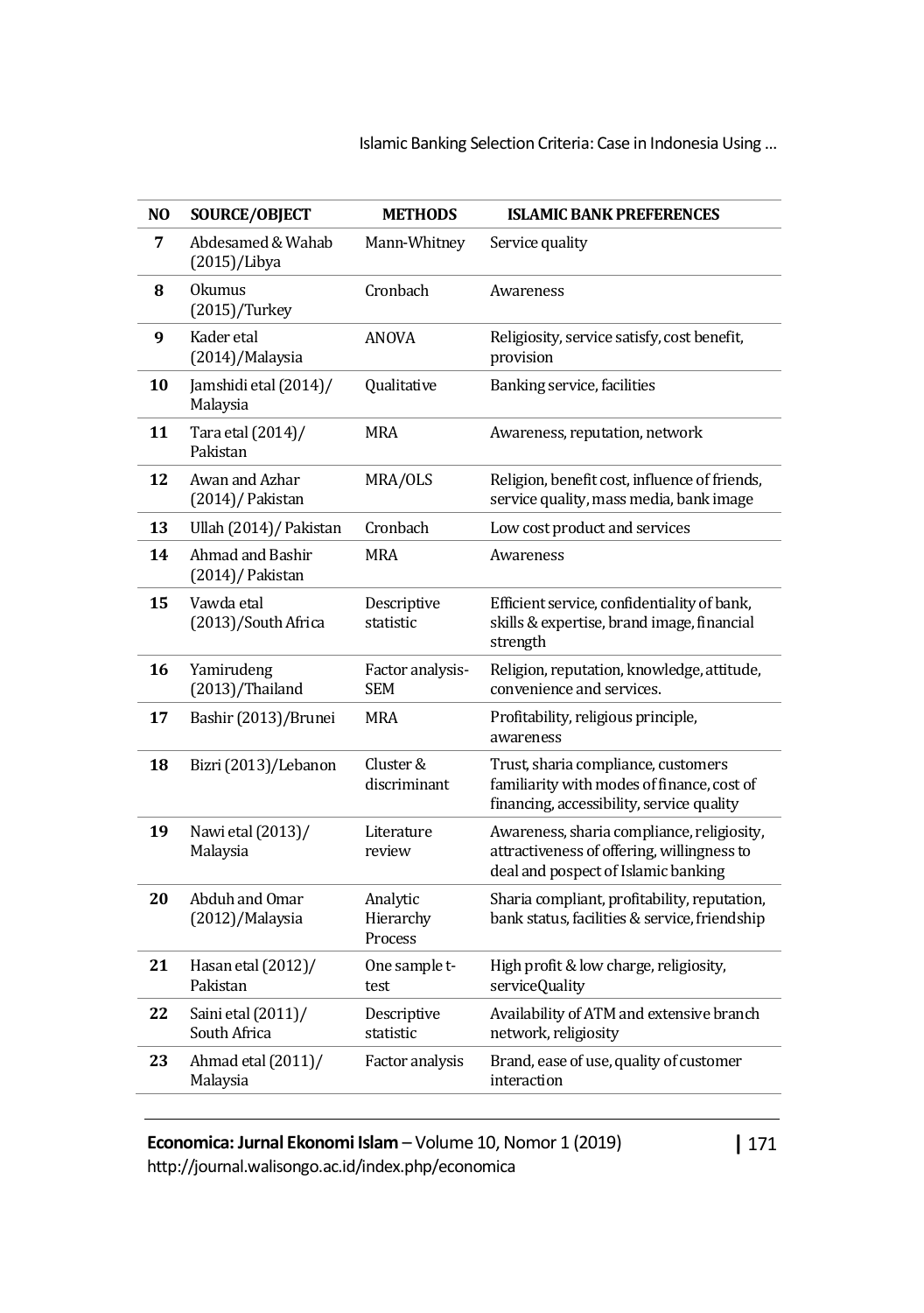| NO. | <b>SOURCE/OBJECT</b>                      | <b>METHODS</b>            | <b>ISLAMIC BANK PREFERENCES</b>                                         |
|-----|-------------------------------------------|---------------------------|-------------------------------------------------------------------------|
| 24  | Doraisamy etal<br>$(2011)$ / Malaysia     | MRA                       | Profitability and service quality                                       |
| 25  | Marimuthu etal<br>$(2010)$ / Malaysia     | Cross<br>tabulation       | Cost benefit, Service delivery,<br>convenience, friends influence       |
| 26  | Loo (2010)/ Malaysia                      | Descriptive<br>statistics | Religion, products and services, reliability,<br>availability of outlet |
| 27  | Abduh and Omar<br>$(2010)/$ Indonesia     | Logit<br>regression       | Sharia issue, bank marketing                                            |
| 28  | Rashid and Hassan<br>$(2009)$ /Bangladesh | <b>MRA</b>                | Corporate efficiency, core-banking<br>services, confidence              |
| 29  | Ahmad etal (2008)/<br>Malaysia            | Factor analysis           | Electronic services                                                     |
| 30  | Khan etal (2008)/<br>Bangladesh           | Chisquare&t-<br>test      | Religiosity                                                             |
|     |                                           |                           |                                                                         |

### **Analytic Network Process**

*Analytic Network Process* or ANP is a general theory of relative measurement used to derive composite priority ratios from individual ratio scales that reflect relative measurements of the influence of interacting elements with respect to control criteria (Saaty, 2003). ANP is a mathematical theory that allows one to treat dependence and feedback systematically which can capture and combine tangible and intangible factors (Azis, 2003). ANP is a new approach to the decision making process that provides a general framework for treating decisions without making assumptions about the independence of elements at a higher level than elements at a lower level and about the independence of the elements in a level.

ANP is a development of the Analytic Hierarchy Process (AHP) where levels have a hierarchy. In the AHP network there are levels of objectives, criteria, sub-criteria, and alternatives, where each level has elements. Meanwhile, in the ANP network, the level in the AHP is called a cluster that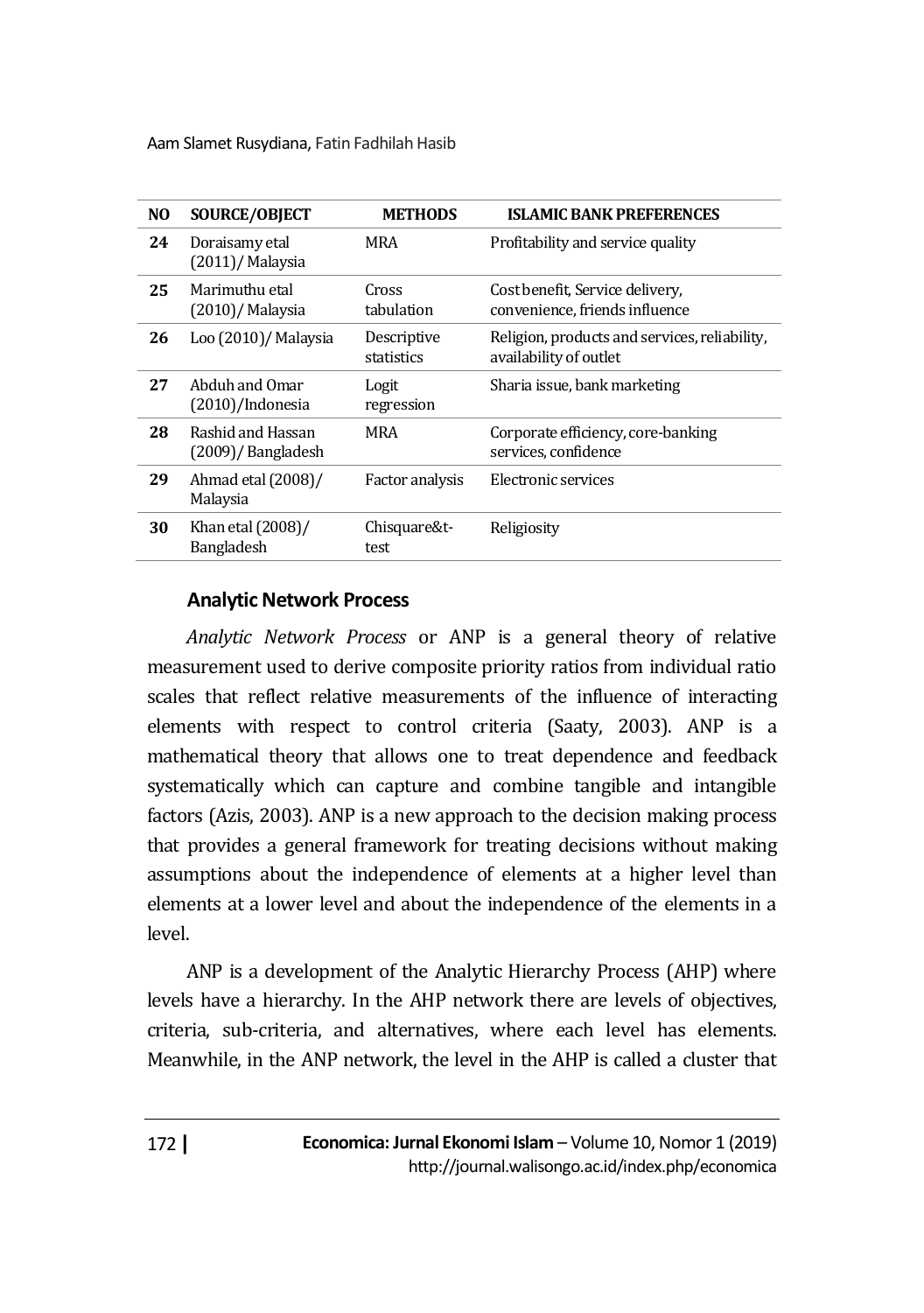Islamic Banking Selection Criteria: Case in Indonesia Using …

can have criteria and alternatives in it, which are now called vertices (see figure 1).



**Figure 1.** Comparison between Hierarchy and Network

There are three basic principles of ANP, namely decomposition, comparative judgments, and the composition or synthesis of priorities (Saaty, 1996). The principle of decomposition is applied to structure complex problems into a hierarchical framework or network of clusters, sub-clusters, sub-clusters, and so on. In other words, decomposition is modeling the problem into the ANP framework.

The principle of comparative assessment is applied to build pairwise comparison of all combinations of elements in the cluster seen from the parent cluster. This pairing comparison is used to get the local priority of the elements in a cluster seen from the parent cluster. The principle of hierarchical composition or synthesis is applied to multiply the local priority of the elements in the cluster with the 'global' priority of the parent element, which will produce global priorities throughout the hierarchy and add them together to produce global priorities for the lowest level element (usually an alternative).

Source: Azis (2003)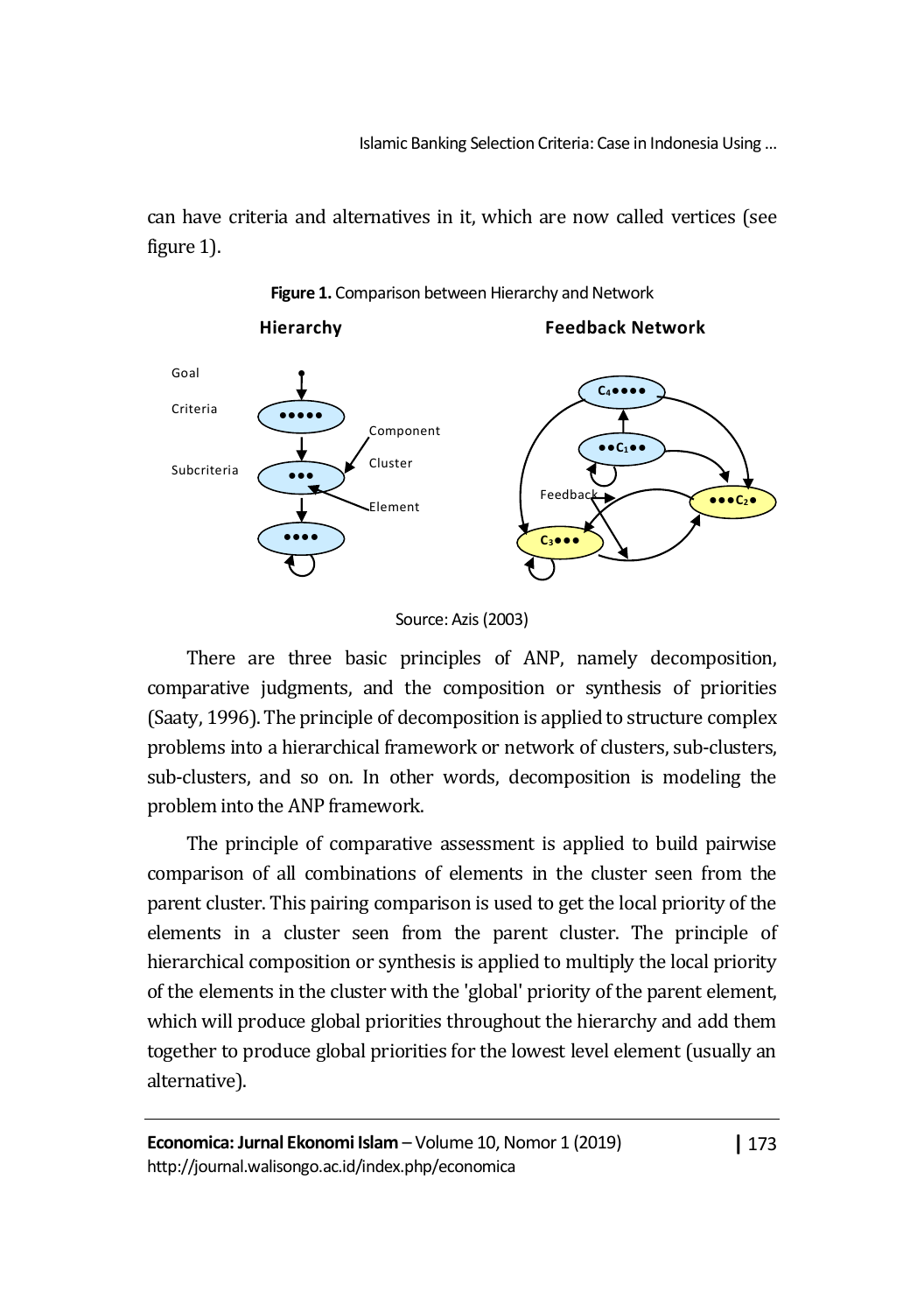During its development, the method that was first developed by Thomas L. Saaty underwent several 'extensions' and analytical development. The following are some of the analyzes that began with the Analytic Hierarchy Process since 1977 (see table 2).

| N <sub>O</sub> | <b>SOURCES</b>                                                                                                     | <b>YEAR</b> | <b>AUTHOR</b>       |
|----------------|--------------------------------------------------------------------------------------------------------------------|-------------|---------------------|
| $\mathbf{1}$   | A scaling method for priorities in hierarchical<br>structures                                                      | 1977        | Saaty               |
| $\mathbf{2}$   | Reciprocal matrices with random coefficients                                                                       | 1984        | Vargas              |
| 3              | A note on the analysis of subjective judgement<br>matrices                                                         | 1985        | Crawford & Williams |
| 4              | Axiomatic foundation of the analytic hierarchy<br>process                                                          | 1986        | Saaty               |
| 5              | The theory of ratio scale estimation - Saaty AHP                                                                   | 1987        | Harker & Vargas     |
| 6              | Uncertainty and rank order in the analytic<br>hierarchy process                                                    | 1987        | Saaty & Vargas      |
| 7              | How to make a decision – The analytic hierarchy<br>process                                                         | 1990        | Saaty               |
| 8              | Remarks on the analytic hierarchy process                                                                          | 1990        | Dyer                |
| 9              | An exposition of the AHP in reply to the paper<br>remarks on AHP                                                   | 1990        | Saaty               |
| 10             | Highlights and critical points in the theory &<br>application of AHP                                               | 1994        | Saaty               |
| 11             | Using AHP for resource allocation problems                                                                         | 1995        | Ramanathan & Ganesh |
| 12             | individual<br>judgements<br>Aggregating<br>and<br>priorities with the AHP                                          | 1998        | Forman & Peniwati   |
| 13             | A decision support system for supplier selection<br>using AHP&LP                                                   | 1998        | Ghodsypur & Obrien  |
| 14             | Decision making with dependence & feedback:<br>The ANP                                                             | 2001        | Saaty               |
| 15             | The encyclicon: A dictionary of decisions with<br>dependence and feedback based on the analytic<br>network process | 2004        | Saaty & Ozdemir     |
| 16             | A study on the utilization of compatibility metric<br>in the AHP                                                   | 2005        | Yoon & Jung         |

**Table 2.**Development analysis of AHP/ANP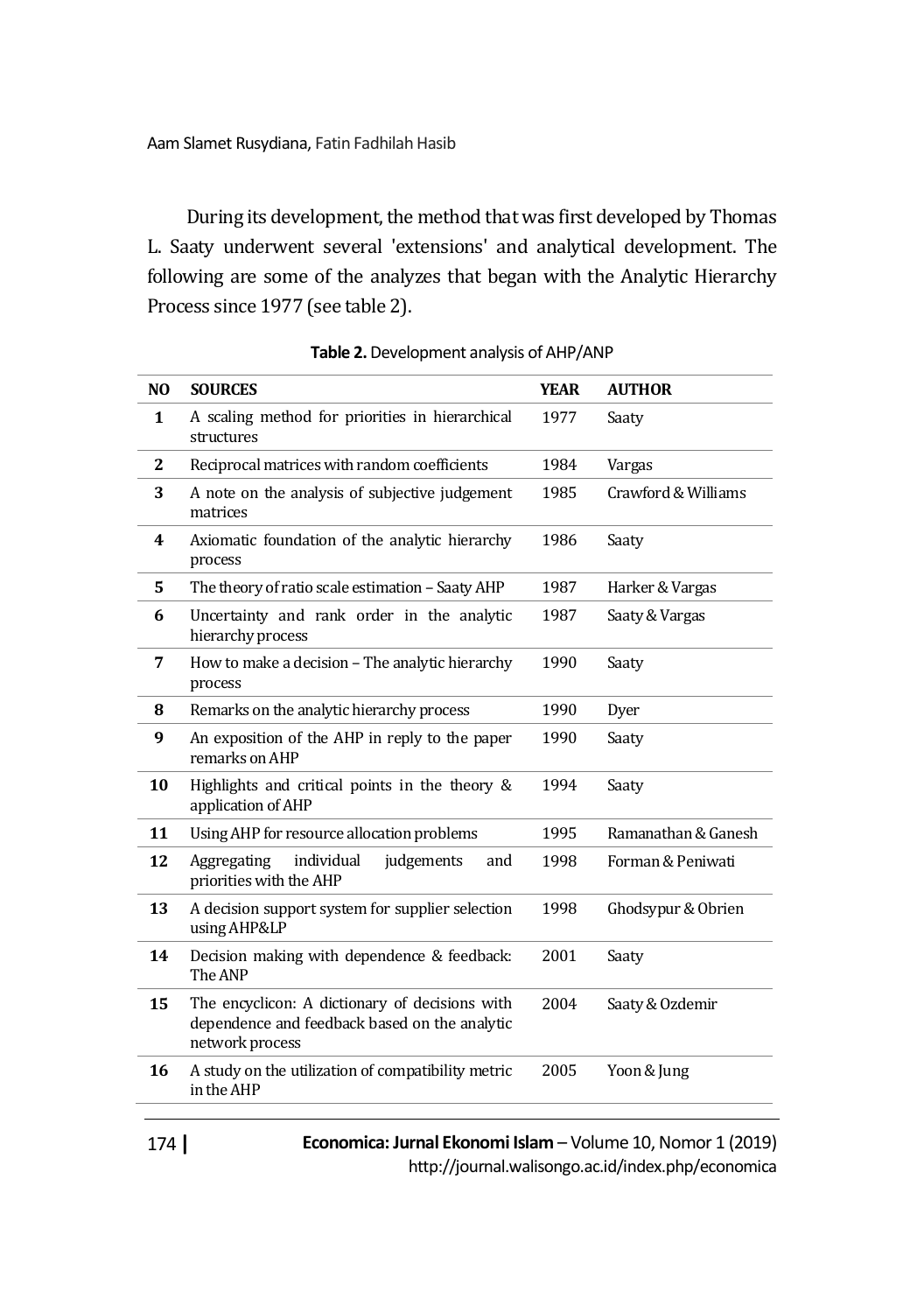| N <sub>O</sub> | <b>SOURCES</b>                                                                                                                | YEAR | <b>AUTHOR</b>   |
|----------------|-------------------------------------------------------------------------------------------------------------------------------|------|-----------------|
| 17             | An approach to avoiding rank reversal in AHP                                                                                  | 2006 | Wang & Elhag    |
| 18             | A new MADM method: Hierarchical fuzzy<br>axiomatic design                                                                     | 2009 | Kahraman & Cebi |
| 19             | Financial<br>service<br>performance<br>sector<br>measurement model: AHP sensitivity analysis<br>and BSC approach              | 2011 | Wu. Lin & Tsai  |
| 20             | (NNP):<br>network<br>The<br>neural<br>process<br>Generalization of the AHP and ANP to the<br>continuous case of neural firing | 2015 | Saaty           |

### **Methods**

This study uses the ANP method. In accordance with its basic principles, the main functions of AHP/ANP are three, namely structuring complexity, measurement, and synthesis. The following will explain the steps of the ANP method so that the final result is an eigenvalue weight value. Eigenvalue weights are obtained through pairwise comparison procedures and get the ratio scale from the super matrix like this.

> $A_1$   $A_2$   $A_n$ I 」 1  $\mathsf{L}$  $\mathbf{r}$  $\mathbf{r}$  $\mathbf{r}$  $\mathsf{L}$  $\mathsf{L}$ L Γ = *n n n n* **<b>***n n n n n n n n n n n n n n n*  $\vert W_n / W_1 \vert$  ... ... ...  $W_n / W_2$ *w* / *w*, *w* / *w*, ... ... *w* / *w w*, *w*, *w*, *w*<sub>0</sub> ... ... *w*, *w A A A A*  $/w_1$  ... ... ...  $W_n$  / ... ... ... ... ... ... ... ... ... ... ... ...  $/w, w_2/w_2, \ldots, w_n/v_n$  $/w, w, /w, ... ... w, /w$ . . 1 2  $\cdots$   $\cdots$   $\cdots$   $\cdots$   $\cdots$  $1'$   $''1$   $''1'$   $''2$   $''1$   $''1$ 2 1

ANP has several advantages compared to other approaches, such as:

1. This approach allows a holistic and non-partial analysis, where all factors and criteria are considered in the framework of the model both hierarchically and by the relationship between one factor with other factors and between criteria one with another (Saaty, 2006).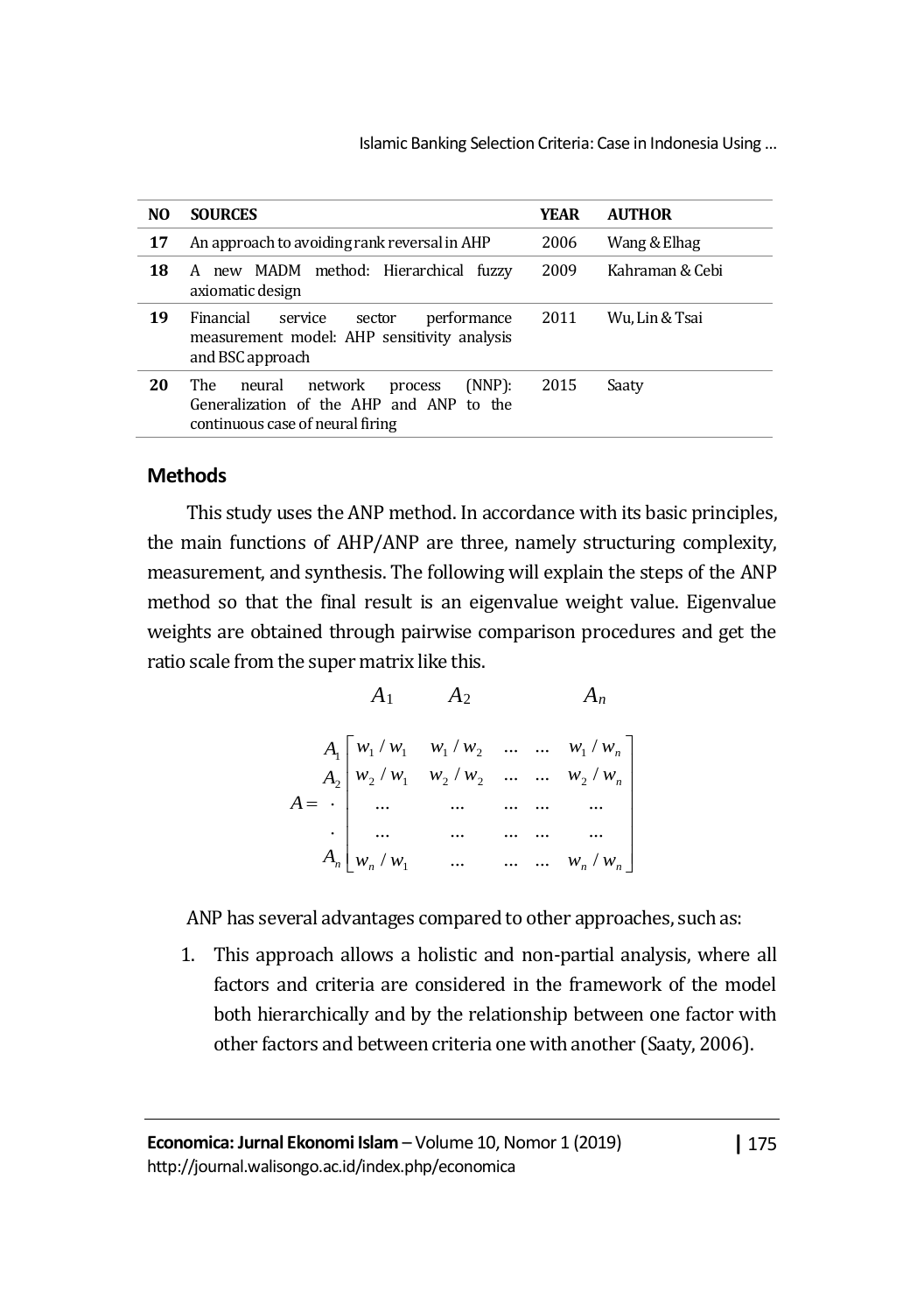- 2. This approach requires a deep understanding and experience of the subject to be studied, and does not depend on the ability to logically segment. Feeling and intuition play a very important role to make a decision or to draw conclusions on a problem (Saaty, 2006).
- 3. Lower costs for Respondents, because in-depth interviews are conducted directly with experts who understand the problem well and deeply.
- 4. Conducting surveys that do not require a long time.

Therefore, respondents who will be involved in this study include customers and the public who are users of Islamic banks. The total number of respondents interviewed in this study uses the principle of sampling with the method of random sampling.

Research using the ANP method covers three main phases, namely model construction, model quantification and results analysis. The complete steps of the research can be seen in Figure 2.



**Figure 2.** ANP Research Process

176 **|**

Source: Ascarya (2005)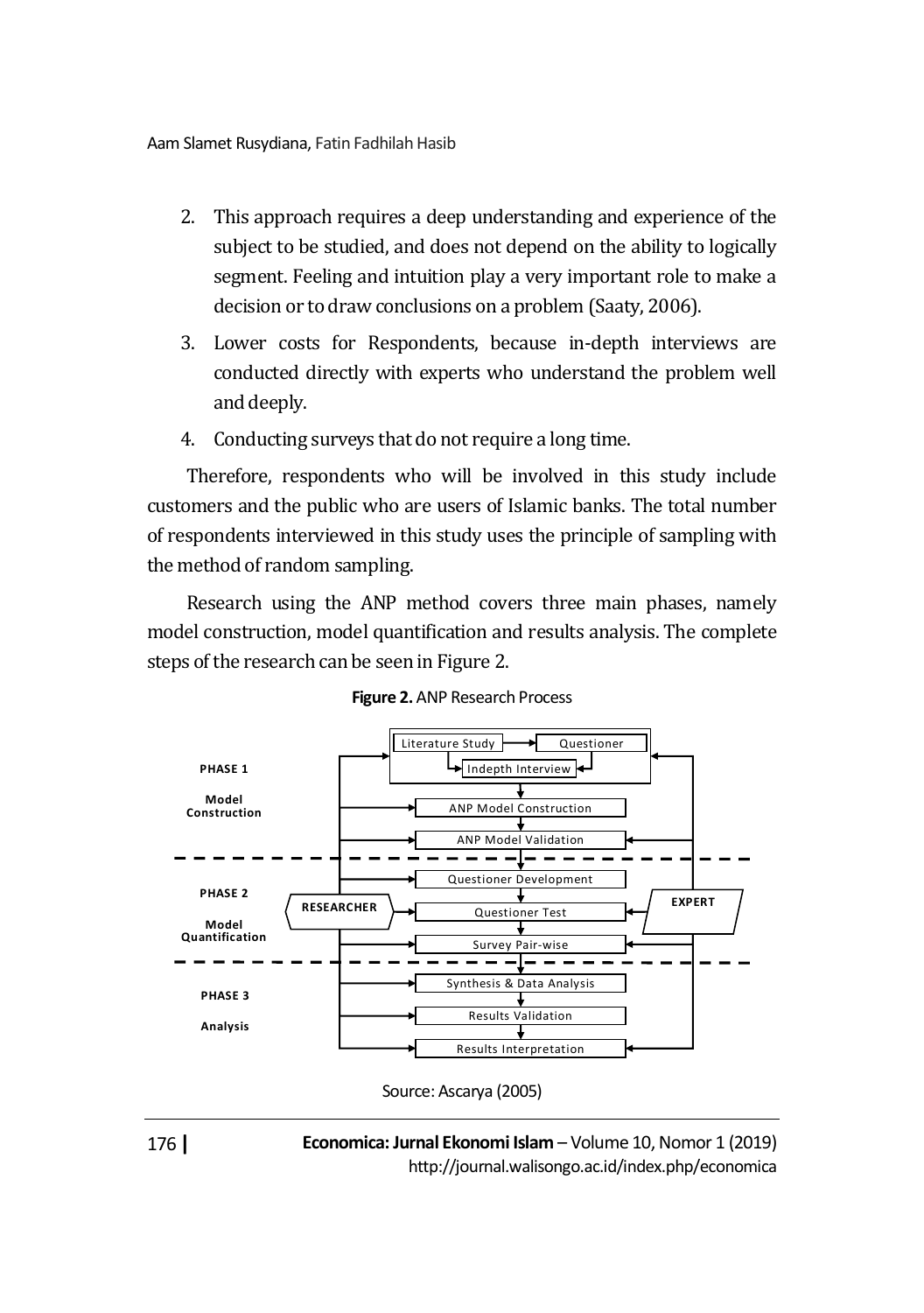Phase 1 is the construction of a model or decomposition to identify, analyze and structure the complexity of the problem into an appropriate ANP network, which includes: a) literature review, questionnaires and in-depth interviews with experts and practitioners of marketing and behavior of Islamic banks to understand the problem; b) build an ANP network based on the above understanding; c) validation of the ANP network designed to experts and practitioners.

Phase 2 is the quantification of the model using pair-wise comparison, which includes: a) designing a pair-wise questionnaire that is consistent with the ANP network designed in phase 1; b) test the pair-wise questionnaire to prospective expert respondents and practitioners; and c) a survey of expert respondents and practitioners to guide them to complete the pair-wise questionnaire correctly and maintain consistency.

Phase 3 is the synthesis and analysis of results, which include: a) processing the data obtained in phase 2 with ANP (superdecisions) software, performing synthesis and obtaining the results, and calculating the geometric mean and rater agreement; b) validation of the results obtained; and c) interpret the results, analyze the results, and provide policy recommendations.

In practice, the use of the ANP method in research is very varied in various fields, as stated by Sipahi & Timor (2010), Lee (2010) and Ho (2008). Meanwhile, in Islamic economics and finance, research using the ANP method has been carried out by Rusydiana et al. (2019), Setianingrum et al. (2019), Rusydiana and Devi (2018), Nugroho and Rusydiana (2019), Rusydiana (2016), Ascarya (2015), Rusydiana and Devi (2013), and other studies.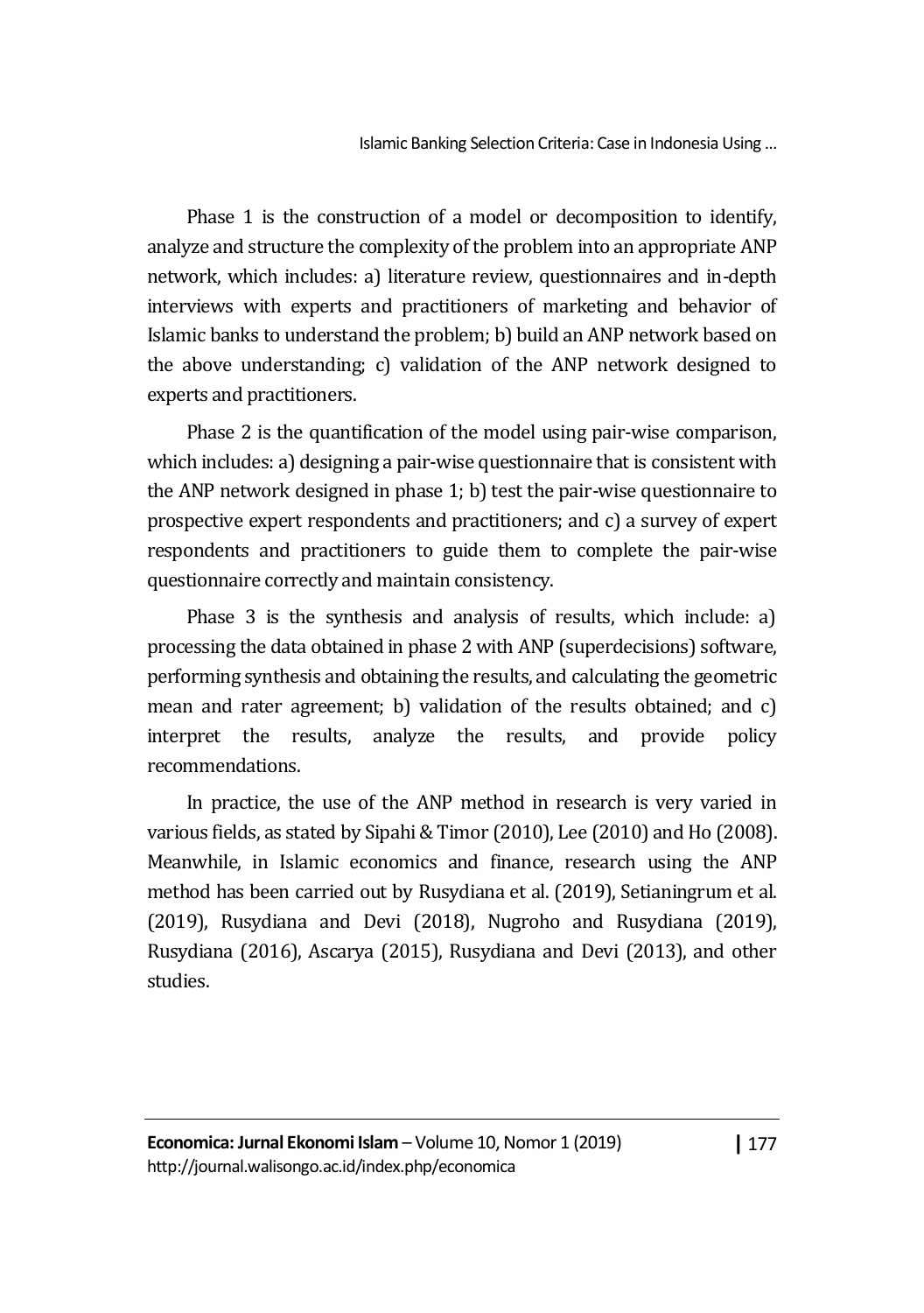### **Result and Discussion**

### **Demographic of Respondent**

The table below shows that of the total respondents interviewed, 72 respondents were male (60%) and 48 respondents were female (40%). The distribution of marital status is relatively balanced ie 64 respondents (53%) were married and 56 respondents (47%) were not married. Respondents with the age group below 30 years had the most number, namely 79 people (66%) while respondents over the age group of 30 years numbered 41 people (34%). In the perspective of the employment sector, only 16 respondents have a civil servant/public sector background (13%) while 104 respondents (87%) have a private background.

| N <sub>O</sub> | <b>VARIABLE</b>          | <b>LEVEL</b>        | <b>FREQUENCY</b> | (%)        |
|----------------|--------------------------|---------------------|------------------|------------|
| 1              | Gender                   | Male                | 72               | 60%        |
|                |                          | Female              | 48               | 40%        |
| 2              | Age                      | < 30                | 79               | 66%        |
|                |                          | > 30                | 41               | 34%        |
| 3              | Education                | Postgraduate        | 24               | <b>20%</b> |
|                |                          | Undergraduate       | 72               | 60%        |
|                |                          | Diploma & below     | 24               | 20%        |
| 4              | <b>Merital Status</b>    | Married             | 64               | 53%        |
|                |                          | Single              | 56               | 47%        |
| 5              | <b>Employment Sector</b> | Public sector (PNS) | 16               | 13%        |
|                |                          | Privat sector       | 104              | 87%        |
| 6              | Islamic economic         | Yes                 | 78               | 65%        |
|                | Background               | No                  | 42               | 35%        |

#### **Table 3.**Demographic of Respondent

Regarding education, 24 of the total respondents (20%) have reached graduate school, 72 respondents (60%) have a bachelor's degree and the remaining 24 respondents (20%) have a diploma or below. As for the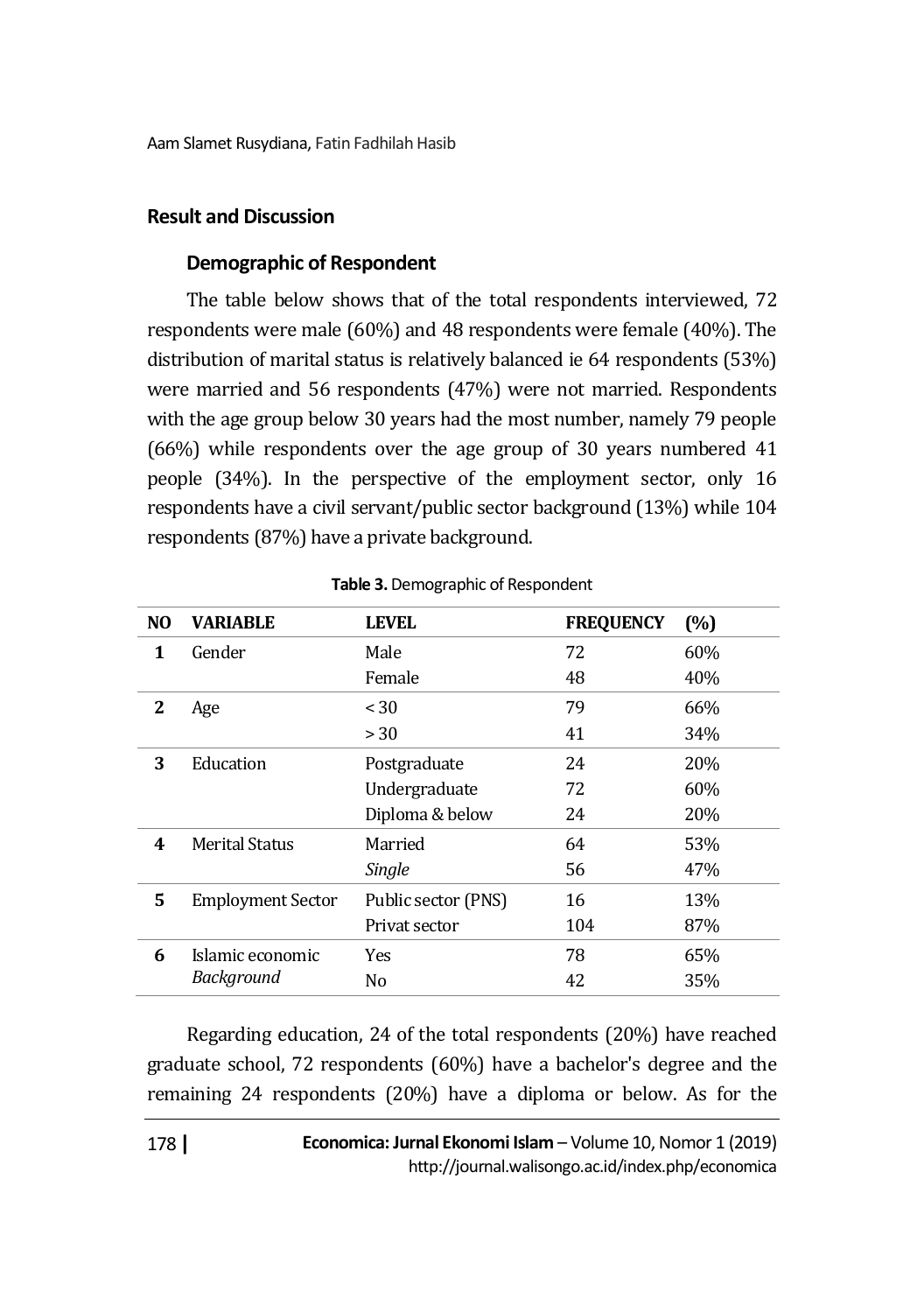educational background of Islamic economics, the majority of respondents have an Islamic economic education background of 78 respondents (65%), although there are also respondent who do not have an Islamic economic background of 42 respondents (35%).

# **Model Analysis**

The researcher at this stage conducted a literature review of all aspects of people's preferences towards Islamic banks in Indonesia. In addition, indepth interviews were also conducted with some respondents who were considered to be the most knowledgeable about the problem being studied. And the search for priorities is also done through filling out the questionnaire so that with these three ways the writer can find aspects that will be the priority of the selection of Islamic banks in Indonesia. Furthermore, a model is made and then analyzed using software.





After determining the criteria and making the model is complete next, a questionnaire is distributed to all respondents to find the weight of the criteria that will be the priority of the selection of Islamic banks in Indonesia. The questionnaire data processing is done using SuperDecision software.

The results of data processing can be seen in the image below. The figure shows the mean geometric value of aggregate priorities for a total of

**|** 179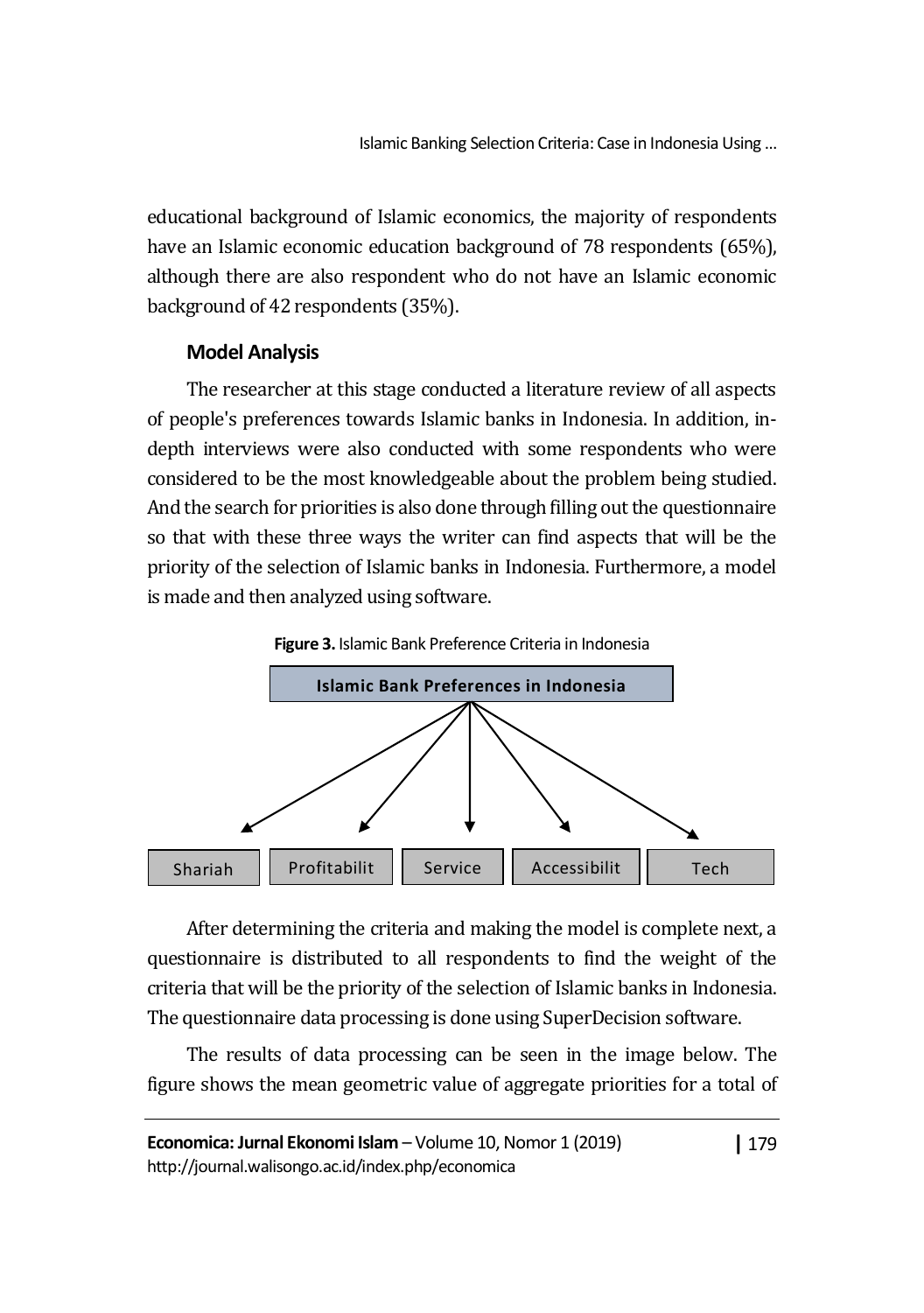120 respondents based on the principle of pairwise comparison, both for bank criteria and alternative banks. Based on the results of calculations with the ANP method, the inconsistency index ratio value is 0.05. This value shows consistent and valid results where the maximum inconsistency index is 10% or  $0.1$ .



**Figure 4.** Weight Value of Islamic Bank Criteria

Based on the eigenvalue weights generated from the super matrix, the most priority criterion that influences the selection of Islamic banks is the service factor (0.320) followed by the factor of religiousity or conformity of the bank to the Islamic principles (0.265). The next criteria are the profitability factor or bank profit (0.164), technological sophistication (0.148) and the factor of accessibility or affordability of Islamic banks by the customer (0.103).

In accordance with the results of research conducted by Shahrinaz et al. (2017), Dhinaiya (2016) and Bizri (2013), this study shows that the most important criteria affecting the selection of Islamic banks in Indonesia are good service factors. In fact, this service quality factor is the most important criteria compared to other criteria according to respondents. This implies that Islamic banks must always improve the quality of services both products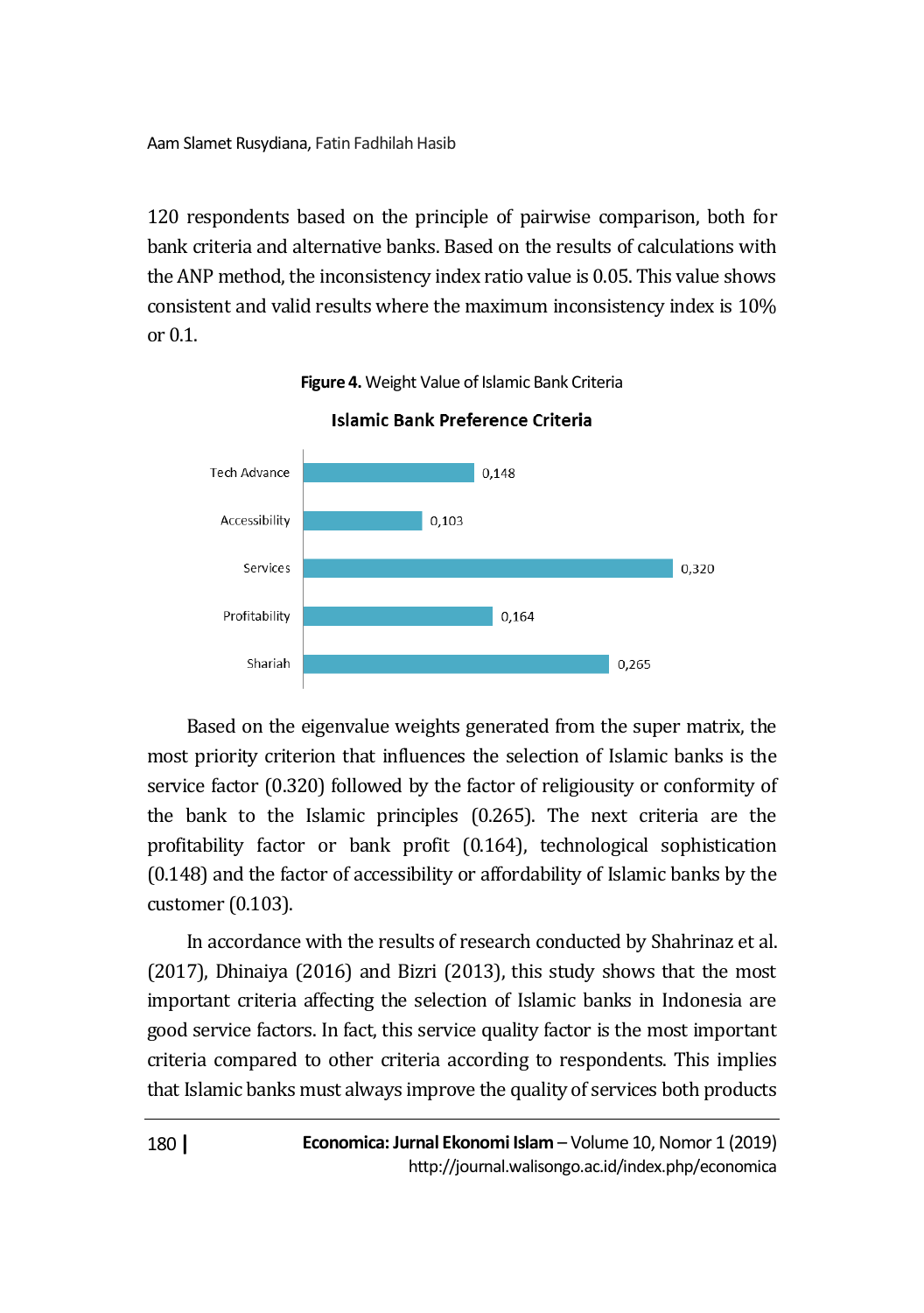and services so that they can compete with conventional banks. Islamic banks need to have effective business and marketing strategies so as to be able to provide comfort and convenience for their customers and prospective customers.

The second criterion that is considered the most important in the selection of Islamic banks in Indonesia is the religious factor. This is relevant to the results of the research of Abduh and Omar (2012) and Ahmad etal (2011) which states that the 'sharia' factor of Islamic banks is an important factor in the selection of Islamic banks. This has an impact on bank decisions in determining its marketing strategy by for example providing education to the public regarding Islamic principles and muamalah.

No less important is the profitability factor of an Islamic bank being considered by respondents in choosing an Islamic bank. This result was agreed by Bashir (2013) who said that the profit factor generated by Islamic banks became an important factor in the selection of banks. Of course, Islamic banks in Indonesia need to be more competitive and more profitable compared to other banks.

# **Conclusion**

The issue of Islamic bank selection criteria has always been an interesting subject, including in Indonesia. However, among several existing researches, it is still very rare to even be said that no one has ever applied the multicriteria decision making approach in the form of the Analytic Network Process method. This research tries to fill that gap. Some research results in countries with the existence of Islamic banks, show different results. But among the factors that influence the selection of Islamic banks by consumers can be classified into external and internal factors.

Based on the calculation results, the most priority criteria that influence the selection of Islamic banks in Indonesia are service factors (0.320) followed by religious factors or the suitability of banks with sharia principles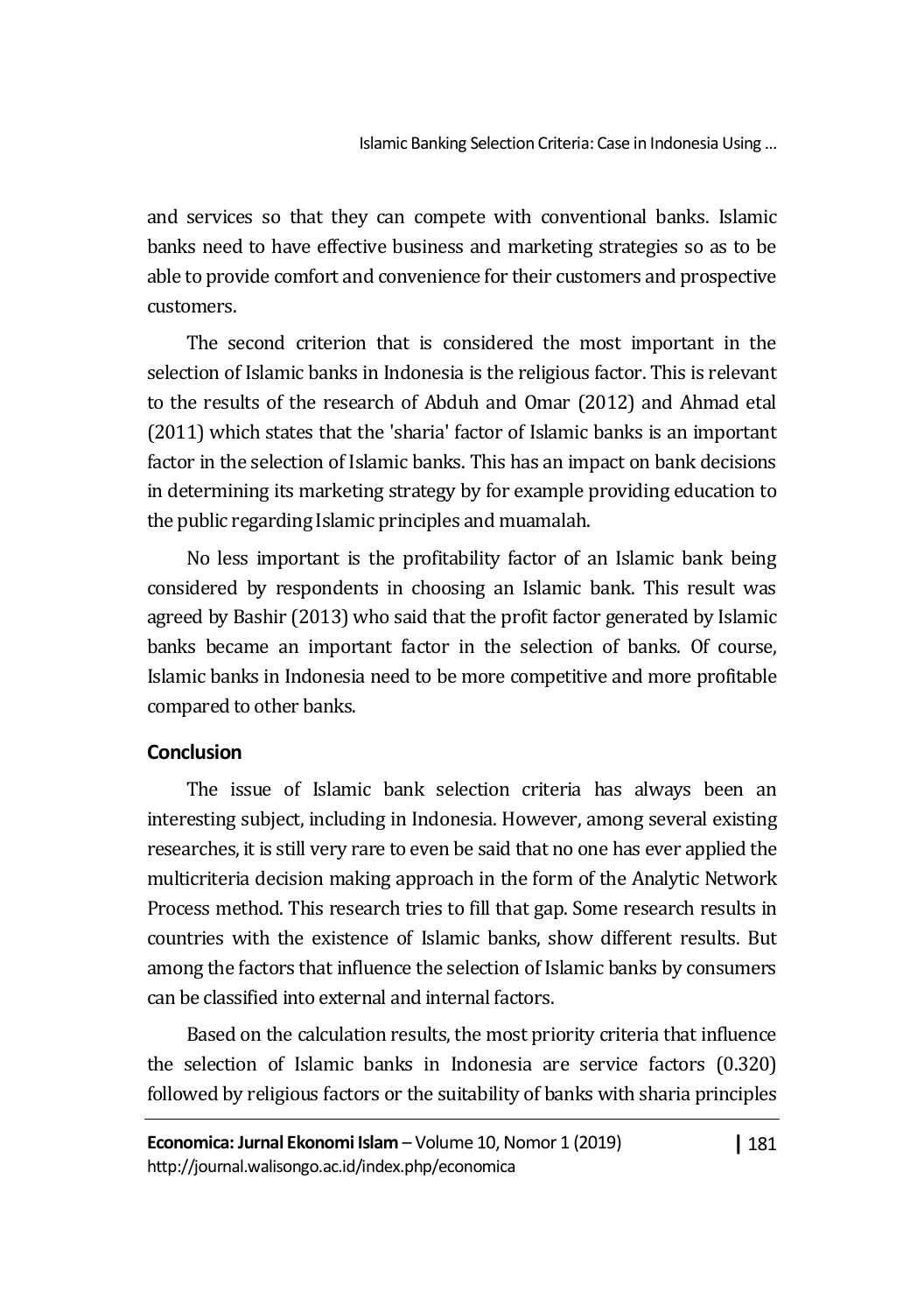(0.265). The next criteria are the profitability factor or bank profit (0.164), technological sophistication (0.148) and the factor of accessibility or affordability of Islamic banks by the customer (0.103).

From this result, Islamic bank marketers and stakeholders in general must always improve the quality of services both products and products so that they are able to compete with conventional banks. Islamic banks need to have effective business and marketing strategies so as to be able to provide comfort and convenience for their customers and prospective customers.

# **References**

- Abdesamed, K.H., and Wahab, K.A. (2015), "Owner/managers' external financing used and preference towards Islamic banking", *International Journal of Economics and Management Engineering,* Vol.9, No.9.
- Abduh, M., and Omar, M.A. (2012), "Islamic bank selection criteria in Malaysia: An AHP approach", *Business Intelligence Journal*, Vol.5, No.2
- Abduh, M., and Omar, M.A. (2010), "Who patronizes Islamic banks in Indonesia?", *Australian Journal of Islamic Law, Management and Finance,*  Vol.1, Issue 1, pp.48-63
- Ahmad, A., and Bashir, R. (2014), "An investigation of customer's awareness level & customer's service utilization decision in Islamic bank", *Pakistan Economic and Social Review,* Vol.52(1) pp.59-74
- Ahmad, K., Rustam, G.A., and Dent, M.M. (2011), "Brand preference in Islamic banking", *Journal of Islamic Marketing*, Vol.2, No.1, pp.74-82
- Ahmad, W.M.W., Rahman, A.A., Ali, N.A., and Seman, A.C. (2008), "Religiosity and banking selection criteria among Malays in Lembah Klang", *Shariah Journal* Vol.16, No.2, pp.279-304
- Ascarya, (2005), "Analytic Network Process (ANP) Pendekatan Baru Studi Kualitatif"*.* Makalah disampaikan pada Seminar Intern Program Magister Akuntansi Fakultas Ekonomi di Universitas Trisakti, Jakarta
- Ascarya (2015), "Determining the real causes of financial crisis in Islamic economic perspective: ANP approach", *Tazkia Islamic Finance and Business Review*, Vol.9, No.2, pp.109-127.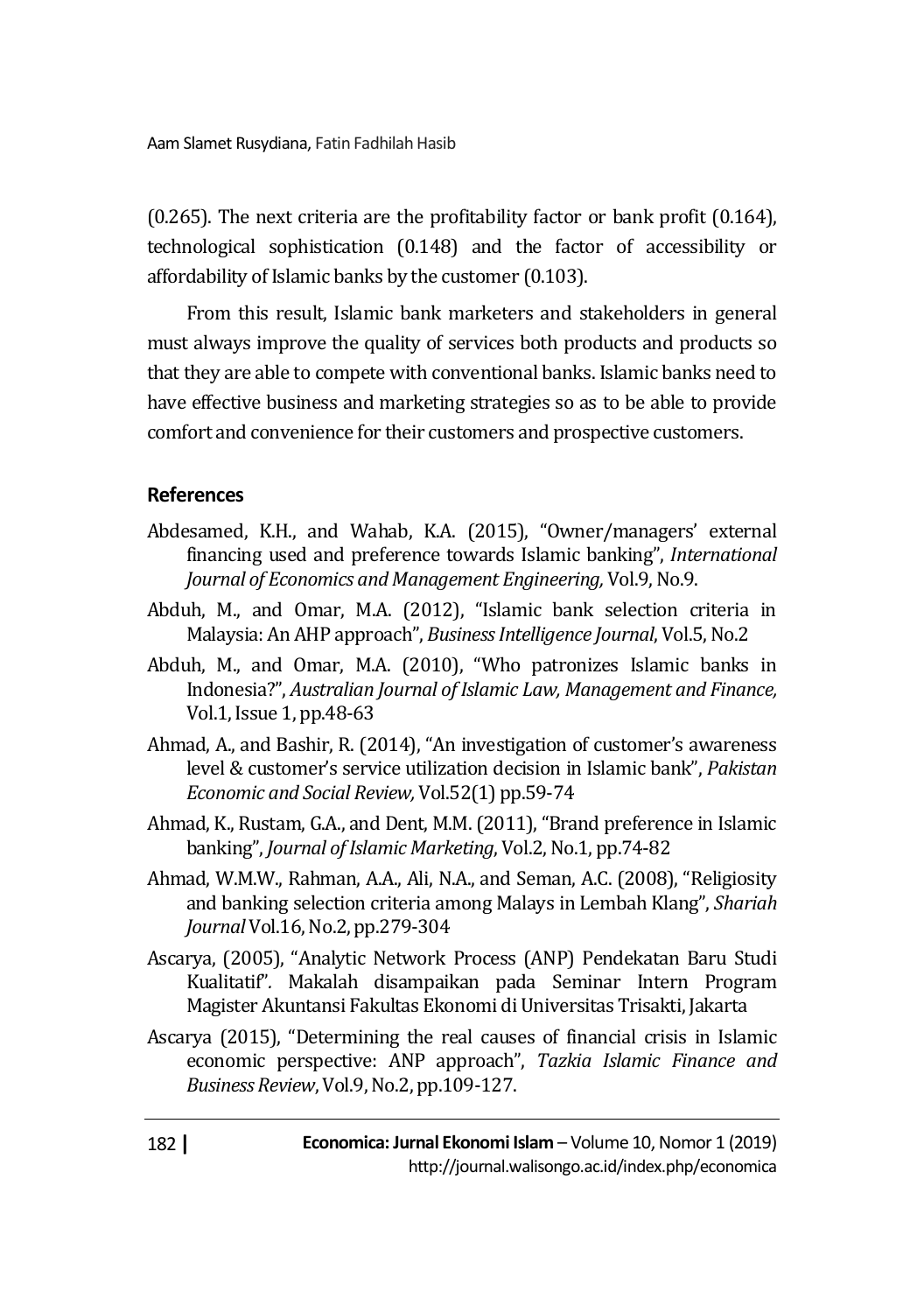- Awan, A.G., and Azhar, M. (2014), "Consumer behaviour towards Islamic banking in Pakistan", *European Journal of Accounting Auditing and Finance Research,* Vol.2, No.9, pp.42-65.
- Azis, Iwan J. (2003), "Analytic network process with feedback influence: A new approach to impact study", Paper presented in seminar organized by the Departement of Urban and Regional Planning, University of Illinois, Urbana-Campaign.
- Bashir, M.S. (2013), "Analysis of customer satisfaction with the Islamic banking sector: Case of Brunei Darussalam", *Asian Journal of Business and Management Sciences,* Vol.2(10)
- Bizri, Rima M. (2013), "A study of Islamic banks in the non-GCC MENA region: Evidence from Lebanon", *International Journal of Bank Marketing*, Vol.32,No.2, pp.130-149
- Chaouch, Naoel. (2017), "An exploratory study of Tunisian customers' awareness and perception of Islamic banks", *International Journal of Islamic Economics and Finance Studies*, Vol.3(2).
- Crawford, G. and C. Williams. (1985), "A note on the analysis of subjective judgement matrices", *Journal of Mathematical Psychology* Vol 29, pp.387-405.
- Dhinaiya, G.M. (2016), "A study on determinants of preference and selection of bank", *International Journal of Research in Business Management*, Vol.4, Issue 9
- Doraisamy, B., Shanmugam, A., and Raman, R. (2011), "A study on consumers' preferences of Islamic banking products and services in Sungai Petani", *Academic Research International*, Vol.1, Issue 3.
- Dyer, J.S. (1990), "Remarks on the analytic hierarchy process", *Management Science* Vol 36, pp.249.
- Forman, E., and K. Peniwati. (1998), "Aggregating individual judgements and priorities with the analytic hierarchy process", *European Journal of Operational Research* Vol 108, pp.165-169
- Ghodsypour, S.H., and C. O'Brien. (1998), "A decision support system for supplier selection using an integrated analytic hierarchy process and linear programming", *International Journal of Production Economics* 56- 57, pp.199-212.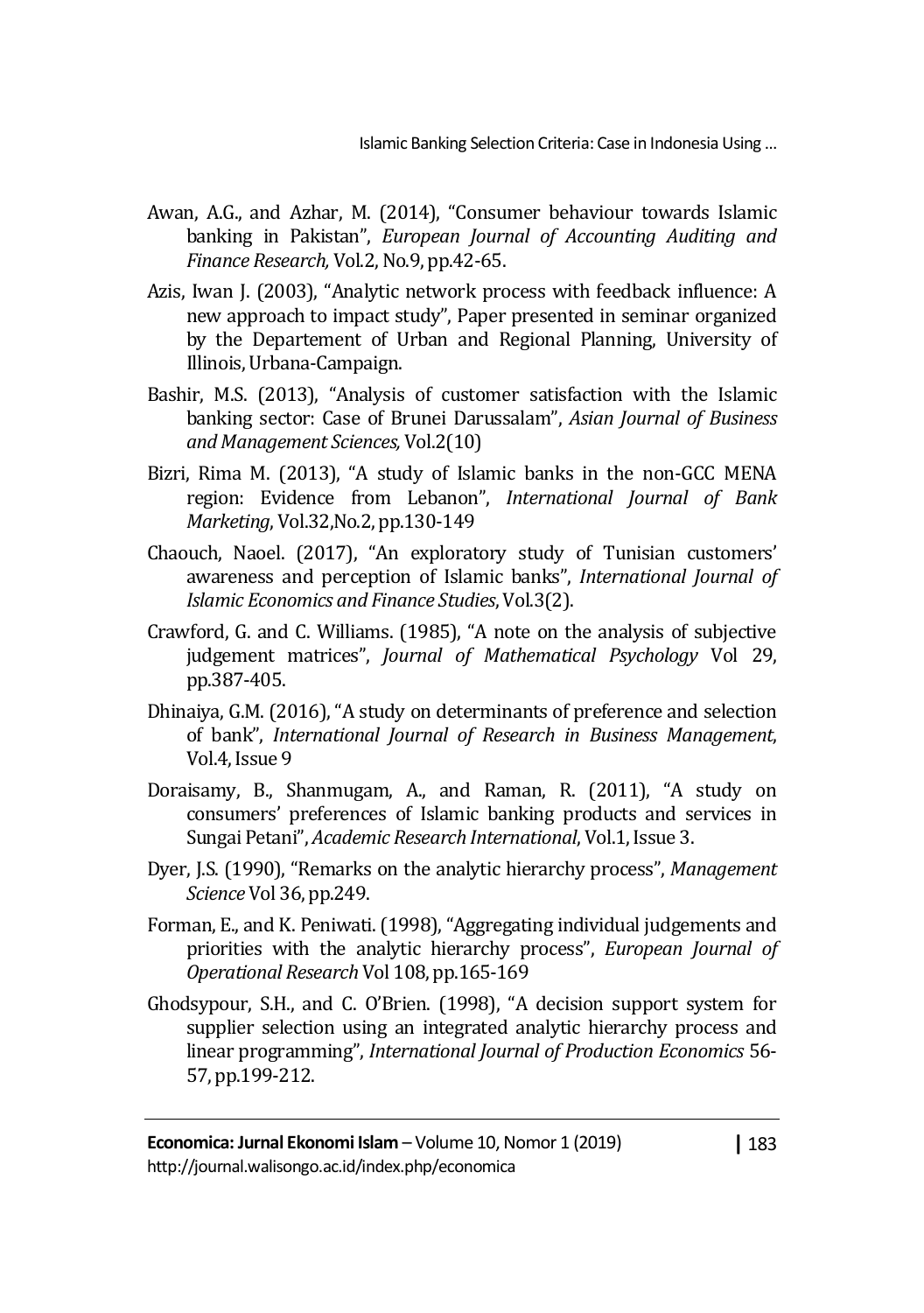- Harker, P.T. and Vargas, L.G. (1987), "The theory of ratio scale estimation: Saaty's analytic hierarchy process", *Management Science* Vol 33, pp.1383-1403.
- Hasan, S.A., Subhani, M.I., and Osman, M.A. (2012), "Consumer criteria for the selection of an Islamic bank: Evidence from Pakistan", *International Research Journal of Finance and Economics*, No.94
- Ho, W. (2008), "Integrated analytic hierarchy process and its applications: A literature review", *European Journal of Operational Research,* Vol. 186, pp. 211-228.
- Islamic Banker Association. (2017). *Global Islamic Finance Report 2017*.
- Jamshidi, D., Hussin, N., Wan, H.L. (2014), "Islamic banking expansion and demographic factors importance: A review base study", *Arabian Journal of Business and Management Review*, Vol.1, No.12
- Kader, R.A., Zakaria, R.H., Razali, N., and Abdullah, N. (2014), "Why this bank? Understanding customers' preference for an Islamic bank in a competitive market", Jo*urnal of Islamic Economics, Banking and Finance,*  Vol.10, No.2
- Kahraman, C., and S. Cebi. (2009), "A new multi-attribute decision making method: Hierarchical fuzzy axiomatic design", *Expert Systems with Applications* Vol 36, pp.4848-4861.
- Khan, M.S.N., Hassan, M.K., and Shahid, A.I. (2008), "Banking behavior of Islamic bank customers in Bangladesh", *Journal of Islamic Economics, Banking and Finance*, Vol.3, No.2.
- Lee, M.C. (2010), "The analytic hierarchy and the network process in multicriteria decision making: Performance evaluation and selecting key performance indicators based on ANP model", *Convergence and Hybrid Information Technologies*, Book edited by Marius Crisan.
- Loo, Mark. (2010), "Attitudes and perceptions towards Islamic banking among Muslims and Non-muslims in Malaysia: Implications for Marketing to Baby Boomers and X-Generation", *International Journal of Arts and Sciences*, Vol.3, No.13, pp.453-485.
- Marimuthu, M., Jing, C.W., Gie, L.P., Mun, L.P., and Ping, T.Y. (2010), "Islamic banking: Selection criteria and implications", *Global Journal of Human Social Science*, Vol.10, Issue 4.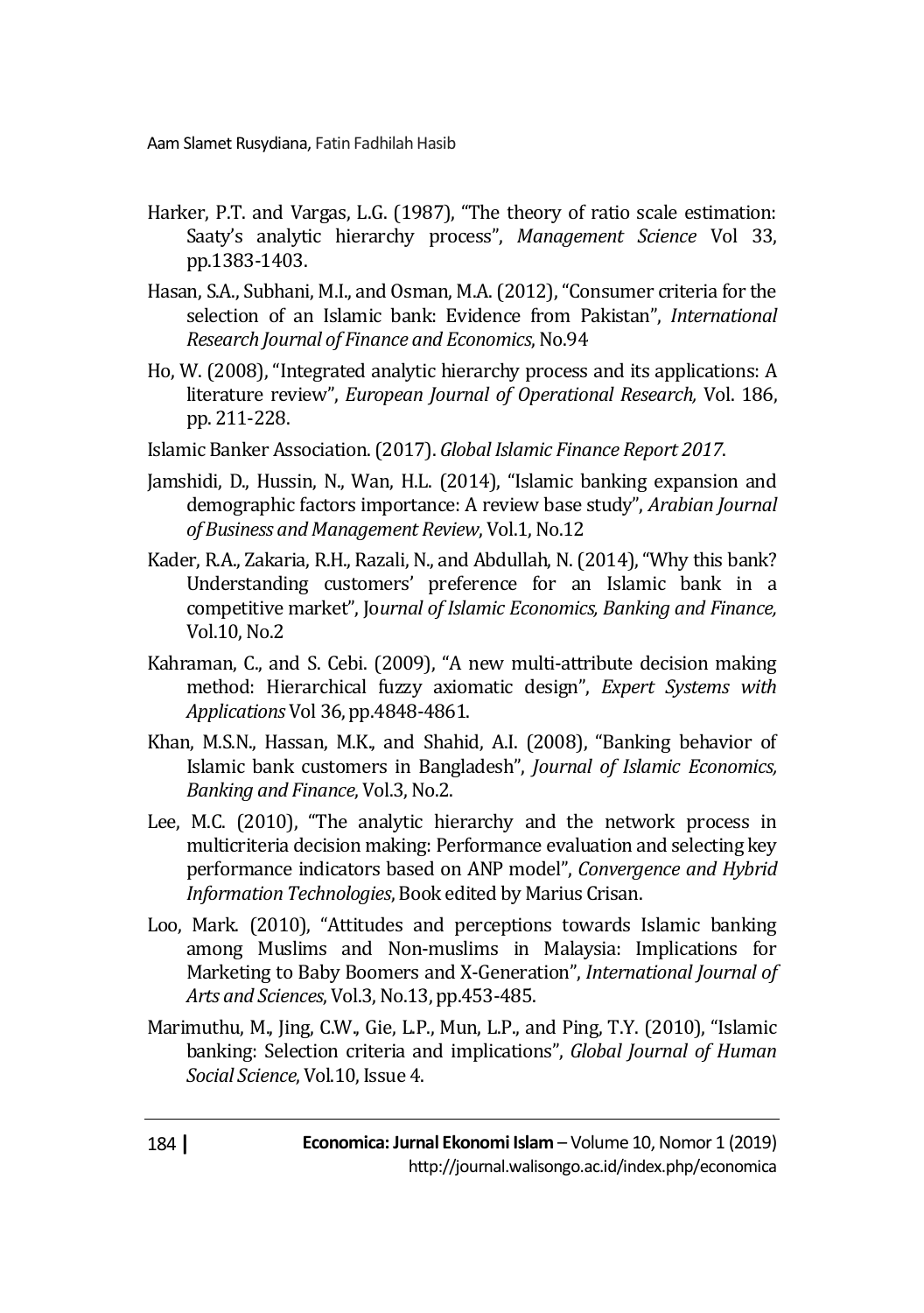- Nadarajan, D., Selvanathan, M., Zamri, A.F.M. (2018), "Islamic banking: A study in Malaysia", *International Journal of Management and Applied Science, Vol.4, Issue 1.*
- Nawi, F.A.M., Yazid, A.S., and Mohammed, M.O. (2013), "A critical literature review for Islamic banks selection criteria in Malaysia", *International Business Research*, Vol.6, No.6
- Naz, Aziza, and Farooq, Awais. (2016), "Customer's patronage in selection criteria of Islamic banks in Pakistan", *The International Journal of Business & Management*", Vol.4, Issue 10.
- Nugroho, T. And Rusydiana, A.S. (2019). "Strategi pembiayaan UMKM pada Lembaga Pengelola Dana Bergulir (LPDB) di Indonesia", *Journal of Islamic Economics and Business,* Vol.3, No.1, pp.55-66.
- Nurfalah, I., Rusydiana, A.S., Laila, N., and Cahyono, E.F. (2018), "Early warning to banking crises in the dual financial system in Indonesia: The markov switching approach", *JKAU: Islamic Economics*, Vol.31, No.2, pp.133-156.
- Okumus, H.S. (2015), "Customers' bank selection, awareness and satisfaction in Islamic banking: Evidence from Turkey", *International Journal of Business and Social Science,* Vol.6, No.4
- Otoritas Jasa Keuangan. (2018). *Statistik Perbankan Syariah Indonesia* April Tahun 2018.
- Ozdemir, Asli. (2013). "Integrating analytic network process and data envelopment analysis for efficiency measurement of Turkish commercial banks". *Banks and Bank Systems Volume 8 issue 2*.
- Ramanathan, R., and L.S. Ganesh. (1995), "Using AHP for resource allocation problems", *European Journal of Operational Research* Vol 80, pp.410- 417.
- Rashid, M., and Hassan, M.K. (2009), "Customer demographics affecting bank selection criteria, preference and market segmentation: Study on domestic Islamic banks in Bangladesh", *International Journal of Business and Management*, Vol.4, No.6.
- Rusydiana, Aam Slamet, Sudana and Marlina, L. (2019). "Manakah prioritas sektor pengembangan wakaf di Indonesia", *Al-Masraf: Jurnal Lembaga Keuangan dan Perbankan,* Vol.4, No.1, pp.7-16.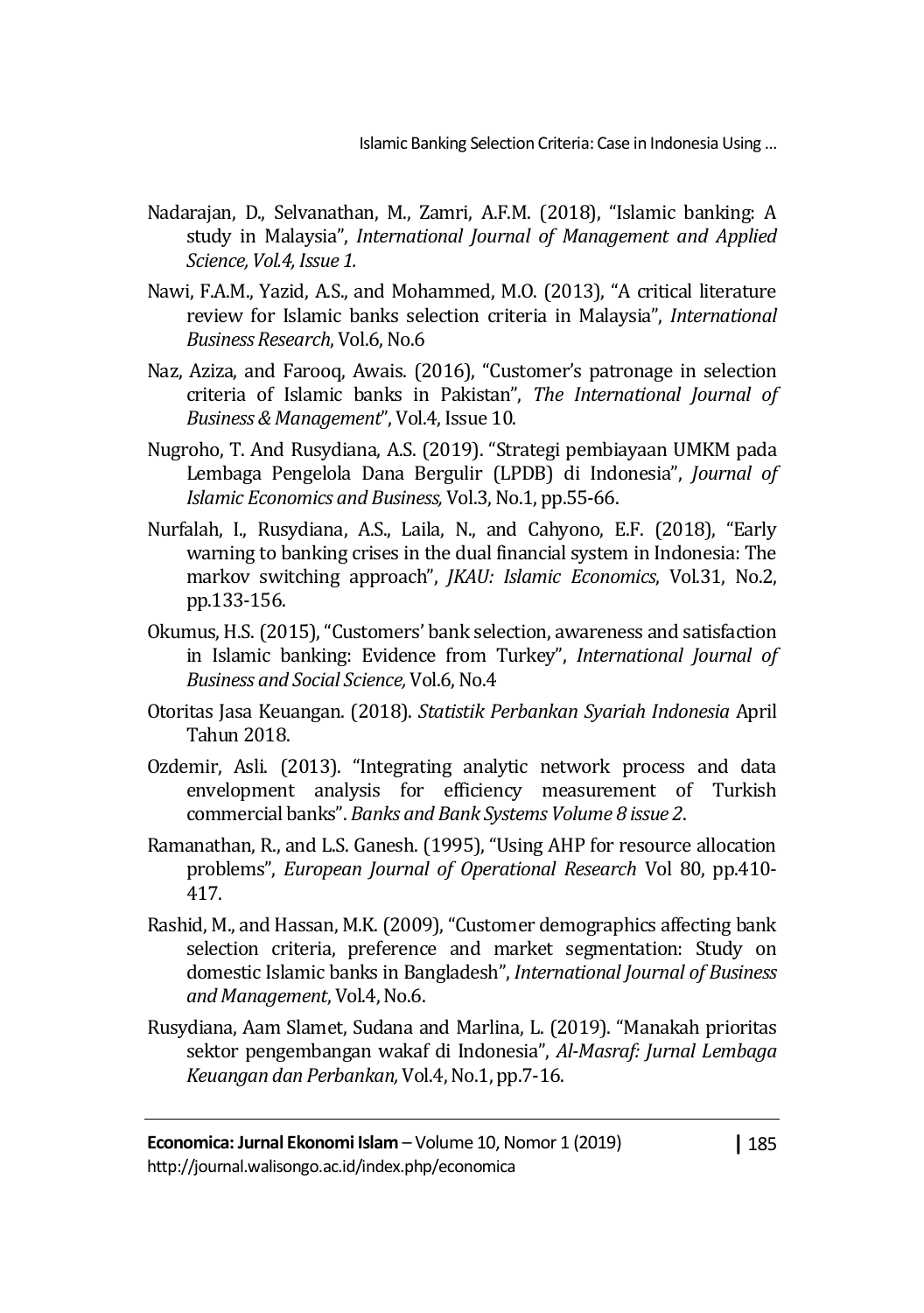- Rusydiana, Aam Slamet (2018). "Indeks malmquist untuk pengukuran efisiensi dan produktivitas bank syariah di Indonesia", *Jurnal Ekonomi dan Pembangunan*, Vol.26, No.1, pp.47-58.
- Rusydiana, Aam Slamet (2016). "Analisis masalah pengembangan perbankan syariah di Indonesia: Aplikasi metode Analytical network process", *Esensi: Jurnal Bisnis dan Manajemen*, Vol.6, No.2, pp.237-246.
- Rusydiana, Aam Slamet and Devi, A. (2018). "Elaborating cash waqf development in Indonesia using Analytic network process", *International Journal of Islamic Business and Economics,* Vol.2, No.1, pp.1- 13.
- Rusydiana, Aam Slamet and Devi, A. (2013). "Challenges in Developing Baitul Maal wat Tamwiil (BMT) in Indonesia using Analytic Network Process (ANP)". *Business and Management Quarterly Review* 4(2) 51-62.
- Rusydiana, Aam Slamet and Sanrego, Y.D. (2018). "Measuring the performance of Islamic banking in Indonesia: An application of Maslahah-efficiency quadrant (MEQ)", *Journal of Islamic Monetary Economics and Finance,* Vol.3, Special Issue, pp.103-130.
- Saaty, Thomas L. (1977). "A scaling method for priorities in hierarchical structures", *Journal of Mathematical Psychology* Vol 15, pp.234-281.
- Saaty, Thomas L. (1986). "Axiomatic foundation of the Analytic hierarchy process", *Management Science* Vol 32, pp.841-855.
- Saaty, Thomas L. (1990). "How to make a decision: The analytic hierarchy process", *European Journal of Operational Research* Vol 48, pp.9-26.
- Saaty, Thomas L. (1990). "An exposition of the AHP in reply to the paper 'remarks on the analytic hierarchy process'," *Management Science* Vol 36, pp.259-268.
- Saaty, Thomas L. (1996). *Fundamentals of Decision Making and Priority Theory with The Analytic Hierarchy Process*. RWS Publication, Pittsburgh USA.
- Saaty, Thomas L. (2001). *Decision Making with Dependence and Feedback: The Analytic Network Process*. RWS Publication, Pittsburgh USA.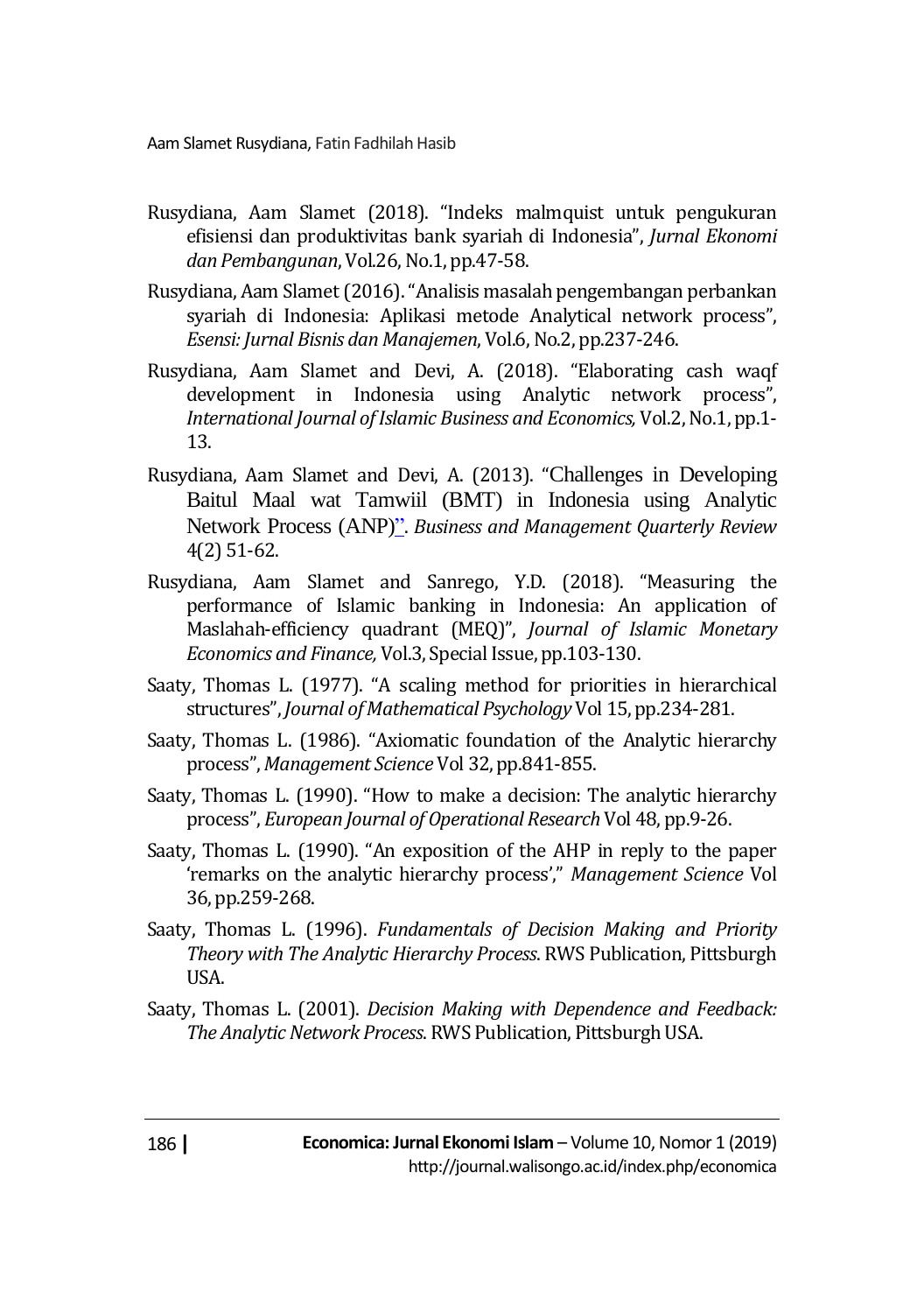- Saaty, Thomas L. (2015). *The Neural Network Process (NNP): Generalization of the AHP and ANP to the Continuous Case of Neural Firing*. RWS Publication, Pittsburgh USA.
- Saaty, Thomas L and Vargas, Louis G. (1987), "Uncertainty and rank order in the analytic hierarchy process", *European Journal of Operational Research* Vol 32, pp.107-117.
- Saaty, Thomas L and Vargas, Louis G. (2006), *Decision Making with the Analitic Network Process. Economic, Political, Social and Technological Applications with Benefits, Opportunities, Costs and Risks.* Springer. RWS Publication, Pittsburgh.
- Saaty, Thomas L and M.S. Ozdemir (2004), *The Encyclicon: A Dictionary of Decisions with Dependence and Feedback based on the Analytic Network Process*. RWS Publication, Pittsburgh
- Saini, Y., Bick, G., and Abdulla, L. (2011), "Consumer awareness and usage of Islamic banking products in South Africa", *SAJEMS* No.3.
- Setianingrum, A., Rusydiana, Aam Slamet and Fadhilah, PR. (2019). "Zakat as a tax credit for raising Indonesian tax revenue", *International Journal of Zakat,* Vol.4, No.1, pp.77-87.
- Setiawan, B., and Panduwangi, M. (2017), "Measurement of Islamic banking attributes in Indonesia", *Global Conference on Business and Economic Research* UPM Malaysia.
- Shahrinaz, I., Kasuma, J., Naim, A.S.A., Rahim, E.A., Arabi, A., Ismawi, N., and Rosli, R. (2017), "Determinant of customers' preference in selecting Islamic banks", *International Journal of Advanced and Applied Sciences*, Vol.4, No.3, pp.117-121.
- Sipahi, S. and Timor, M. (2010), "The analytic hierarchy process and analytic network process: An overview of applications", *Management Decision*, Vol. 48, Issue 5, pp. 775-808.
- Tara, N., Irshad, M., Khan, M.R., Yamin, M., and Rizwan, M. (2014), "Factors influencing adoption of Islamic banking: A study from Pakistan", *Journal of Public Administration and Governance*, Vol.4, No.3.
- Ullah, K.Z. (2014), "An investigation of the selection criteria of Islamic banking in Pakistan: Customers' perspective", *Research Journal of Management Sciences*, Vol.3(6).